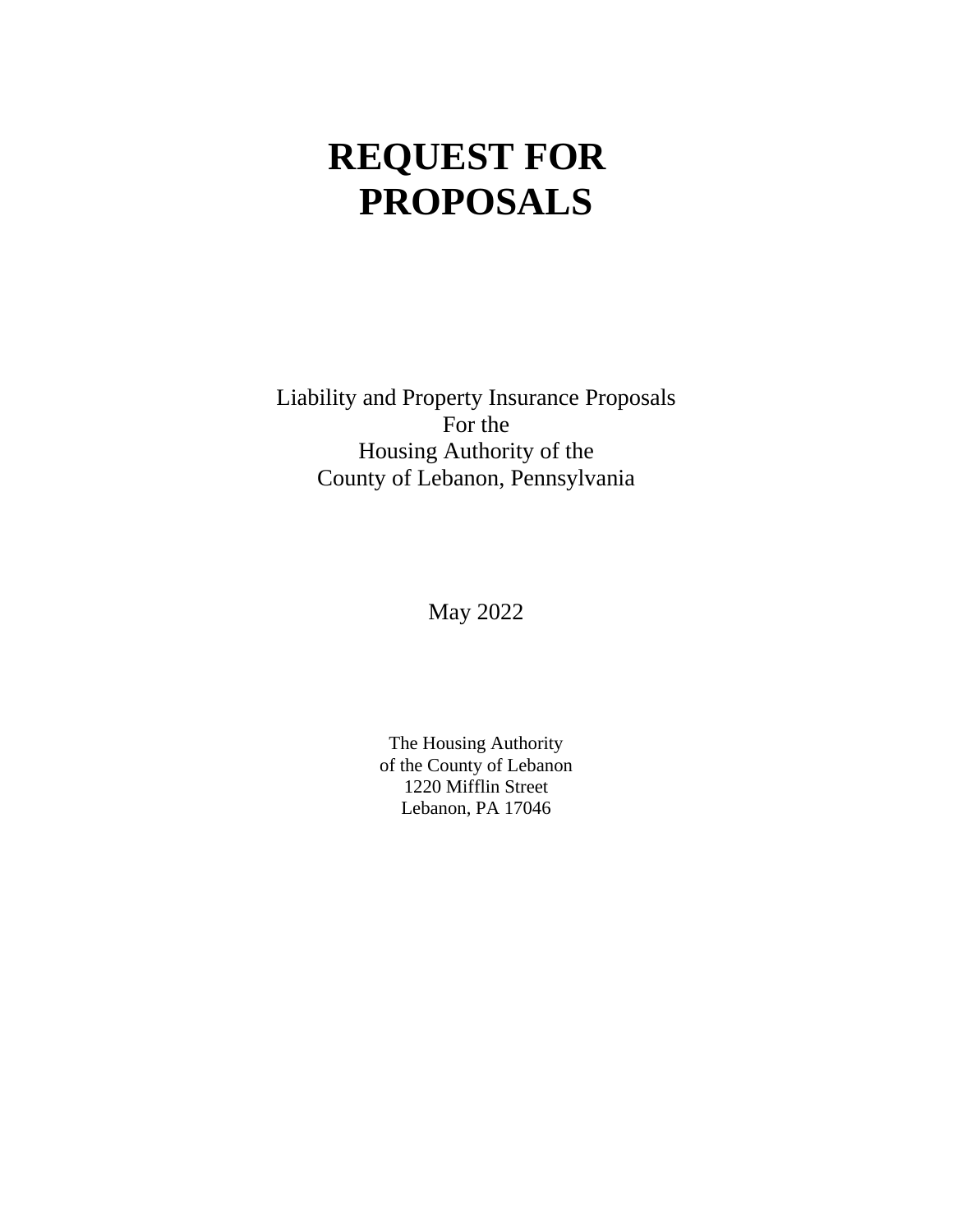# **STOP**

# **EXTREMELY IMPORTANT**

Before proceeding further you MUST complete this form and return it via email to the Housing Authority at the email listed below. ALL vendors who obtain the Liability and Property Insurance solicitation MUST register with the Authority.

#### **IF YOU DO NOT COMPLETE THIS FORM AND RETURN IT TO THE AUTHORITY YOUR BID WILL NOT BE CONSIDERED.**

| Contact Telephone: ________________________Contact Fax: ________________________ |  |
|----------------------------------------------------------------------------------|--|
|                                                                                  |  |

#### **RETURN THIS FORM TO: Mr. Daniel Lyons**

**Email to: Dlyons@lcha.com** 

Once this form is received by the Authority you will be added to the list of firms who have received the RFP and who are authorized to submit a bid for this solicitation. You will receive a return email from the Authority acknowledging receipt of you registration.

If you have any questions please contact the Authority staff member referenced in the solicitation.

------------------------------------------------------------------------------------------------------------

#### FOR AUTHORITY USE ONLY

The Authority hereby acknowledges receipt of your registration for the above referenced solicitation.

Received by the Authority by: \_\_\_\_\_\_\_\_\_\_\_\_\_\_\_\_\_\_\_\_\_\_\_\_\_\_\_\_\_\_\_\_\_\_\_\_\_\_\_\_\_\_\_\_\_\_\_\_

Date Received: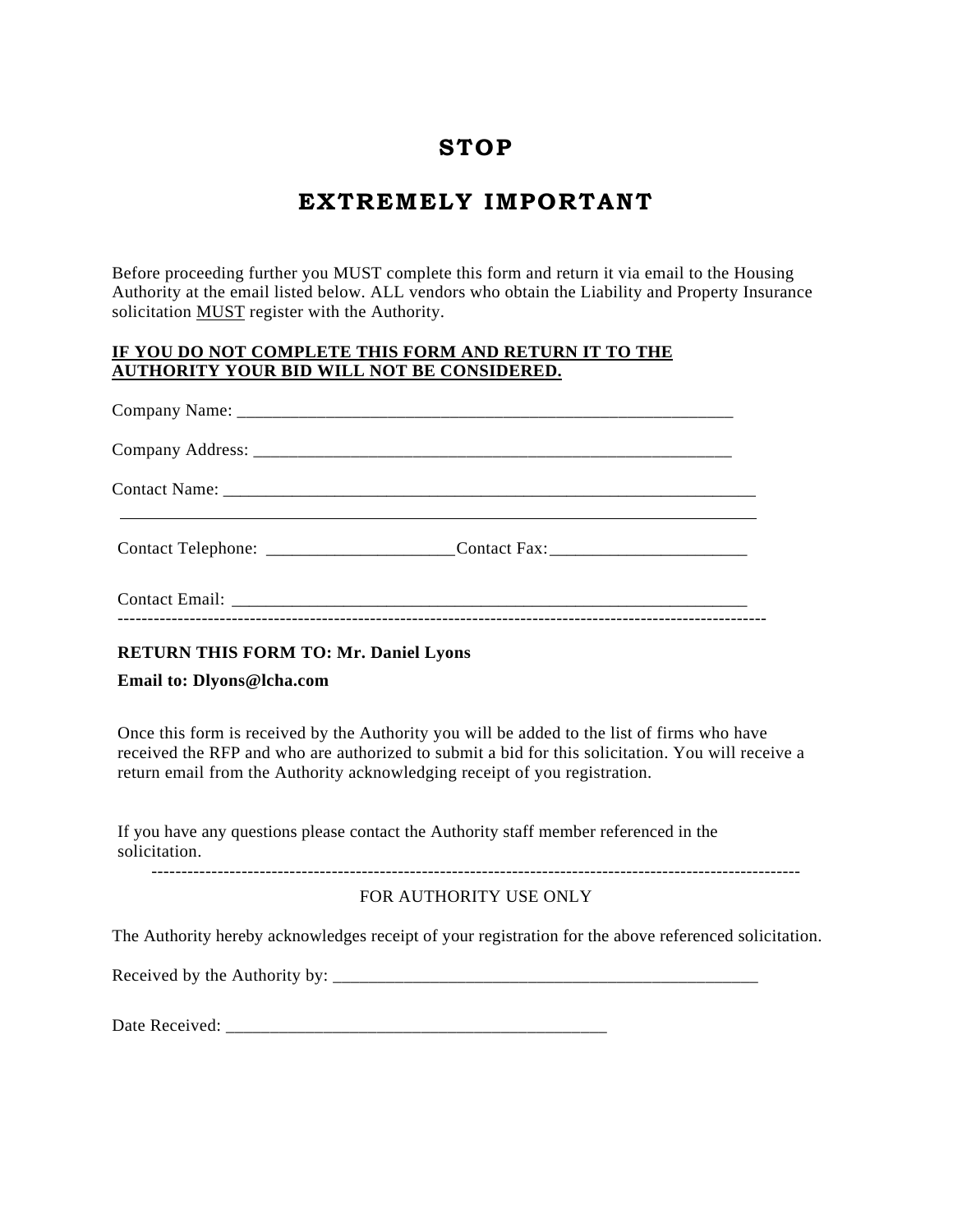# **Liability and Property**<br>Insurance Specifications

| I.   |                                    |  |
|------|------------------------------------|--|
| II.  |                                    |  |
| III. | <b>Requirements for Quotations</b> |  |
| IV.  |                                    |  |
| V.   |                                    |  |
|      |                                    |  |
|      |                                    |  |
|      |                                    |  |
|      |                                    |  |
|      | Proposal Form                      |  |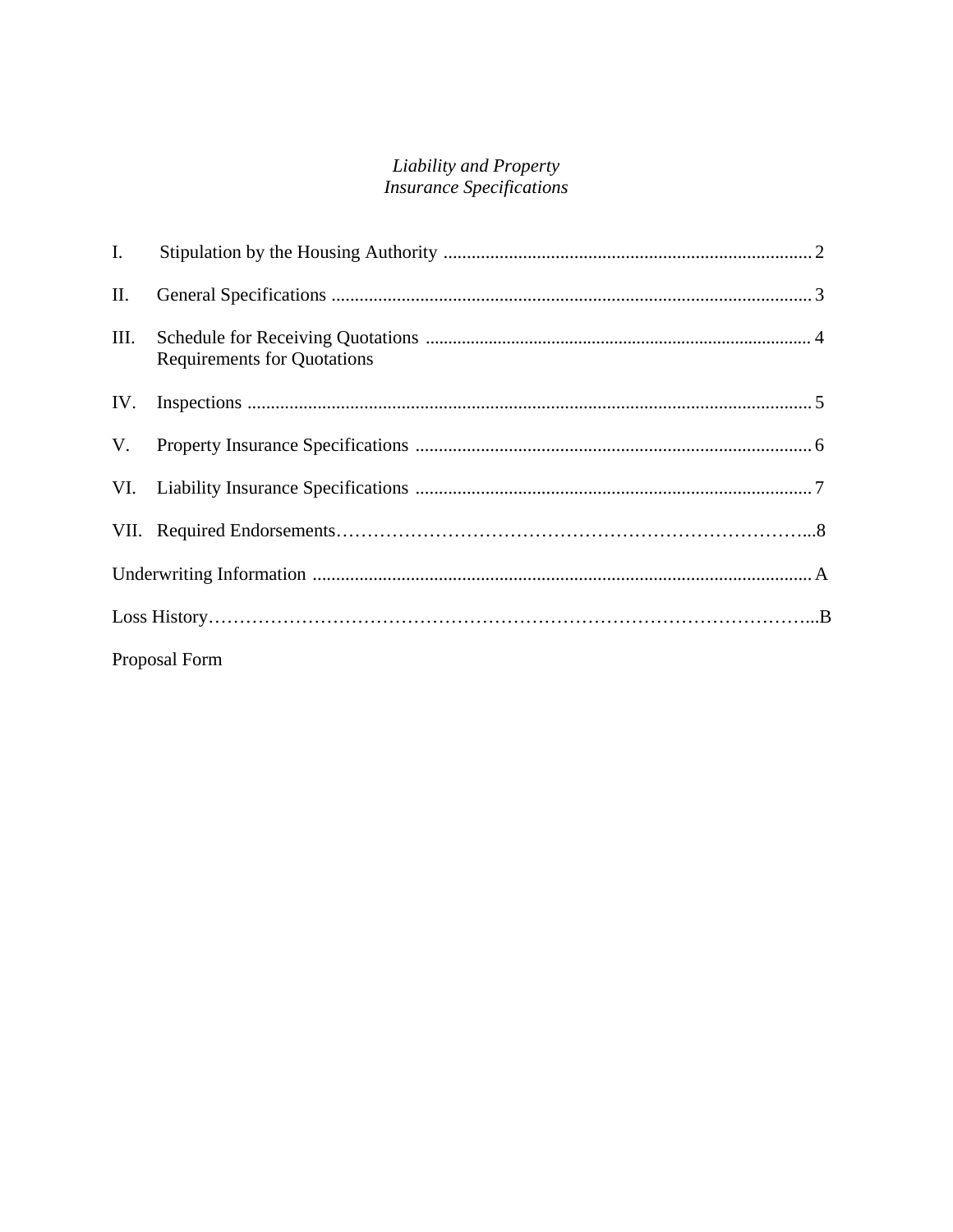#### PART I

#### *Stipulation by the Housing Authority*

The Housing Authority of the County of Lebanon reserves the right to select the proposal or combination of proposals which, in its opinion, is in the best interests of the Housing Authority, or to reject any or all proposals.

Failure to meet any of the requirements of Part II and III may result in disqualification and rejection of the proposals.

By submitting a proposal in accordance with the following liability and property insurance specifications, the agent, and/or broker, and the company accept the above specifications.

The attached Statements of Values, Schedules, and Underwriting Information represent, to the best of our knowledge and belief, all known property and/or exposures to loss now existing for the Housing Authority of the County of Lebanon.

#### HOUSING AUTHORITY OF THE COUNTY OF LEBANON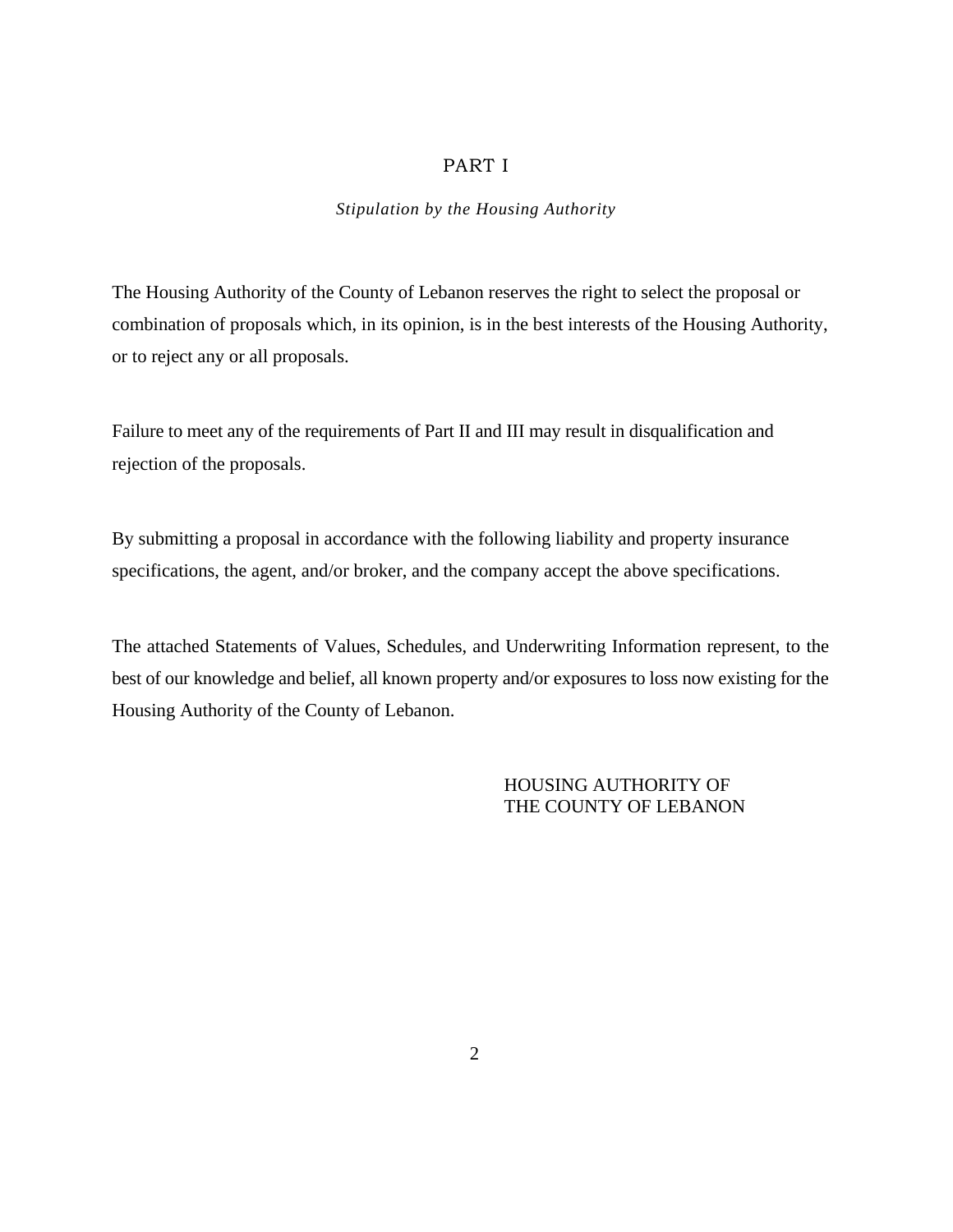#### **INVITATION FOR BIDS**

The Housing Authority of the County of Lebanon will receive sealed bids for Property and Liability Insurance until 2:00 PM prevailing time, on June 15, 2022, at the Authority's Property Management Office, 137 W. Penn Avenue, Cleona, PA 17042. All bids will be publicly opened and read immediately thereafter. All registered bidders will receive a link to view the bid opening via video conference prior to the bid opening date.

#### *COVID-19 precautions: Sealed bids should be mailed to PO Box 2005, Cleona, PA 17042.*

The following bids will be received:

Property and Liability Insurance – Housing Authority of the County of Lebanon

Proposed forms of contract documents, including specifications are on file in electronic PDF format on the Authority's website http://www.lebanoncountyhousing.com. Bidders obtaining the file must register by completing the form provided.

#### Prospective bidders are encouraged to visit the project sites prior to submission of their bid.

Questions pertaining to this solicitation must be submitted in writing. Writing for purposes of questions and inquires includes electronic mail. Direct all inquiries to:

Mr. Daniel Lyons Housing Authority of the County of Lebanon P.O. Box 2005 Cleona, PA 17042 Telephone: 717-274-1401, ext 133 Email: dlyons@lcha.com

Inquiries will not be answered directly. Instead, if necessary, the Housing Authority will issue an addendum to the RFP. Acquiring any addendum is the responsibility of the bidder. Any such addendum will be posted under the "Bid Information" section of the Authority's website (http://www.lebanoncountyhousing.com).

Attention is called to the provisions for equal employment opportunity. The Housing Authority of the County of Lebanon reserve the right to reject any or all bids and to waive any informality in the bidding.

No bid shall be withdrawn for a period of thirty (30) days subsequent to the opening of bids without the consent of the Housing Authority of the County of Lebanon.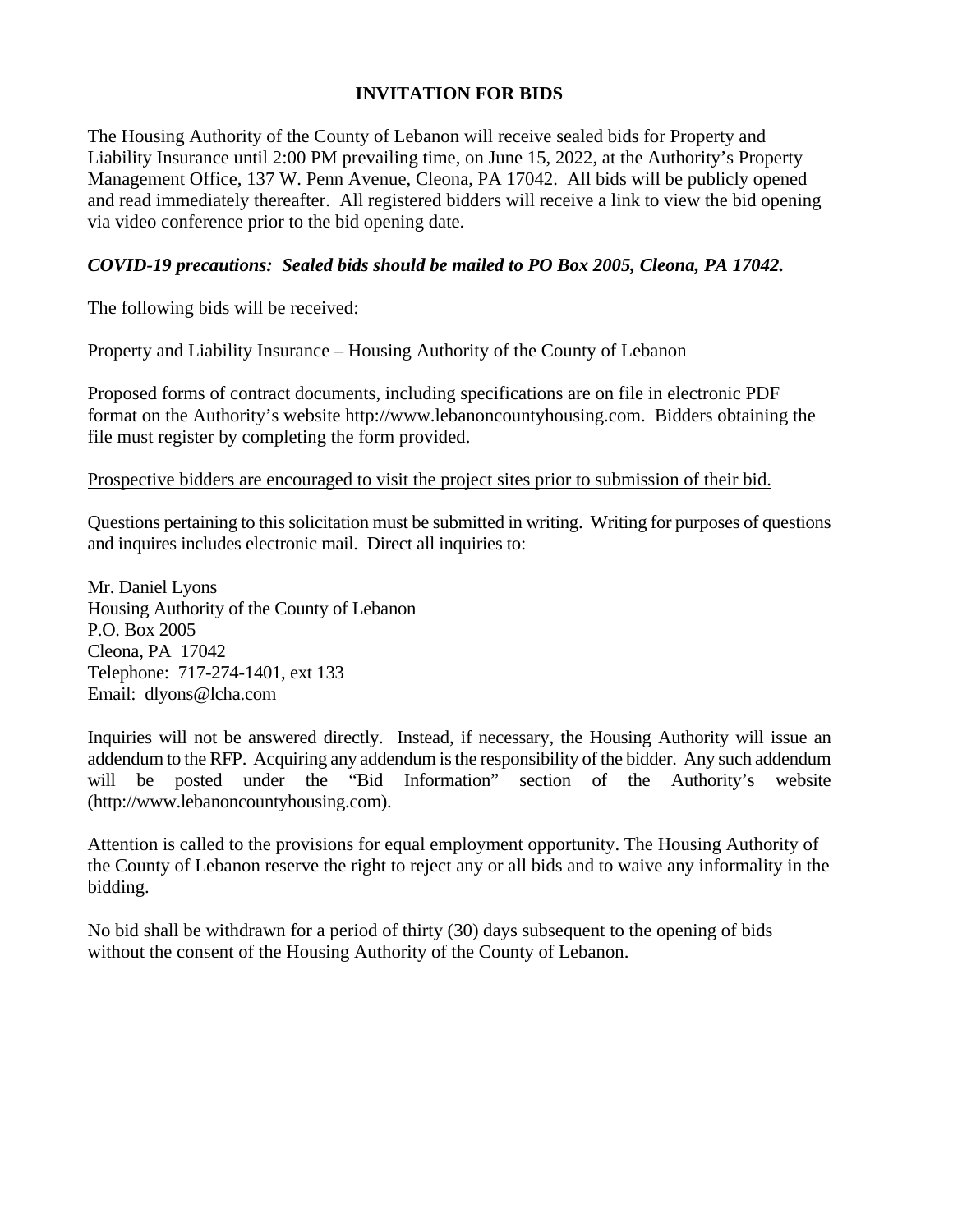#### PART II

#### *General Specifications*

- 1. Proposals shall be sealed, addressed, and submitted as set forth in Part III.
- 2. The Authority will consider only those proposals submitted for non-assessable insurance policies, from companies having a policyholders rating of "B+" or better in the most recent edition of *Best Insurance Reports.* Also, only insurance companies licensed to do business in the Commonwealth of Pennsylvania shall be considered.
- 3. The Authority will consider only those proposals submitted by insurance agents or brokers who are engaged in the insurance business or insurance and real estate business on a fulltime basis.
- 4. Each proposal must be accompanied by:
- a. A separate sheet shall be inserted in the proposal setting forth any exceptions, exclusions, or differences from requested coverages. If there are none, this shall be so noted.
- b. Each policy provided under these specifications shall contain the following endorsement:

#### Delayed Notice of Occurrence Clause

In consideration of the premiums charged, it is understood and agreed that the knowledge of any accident or occurrence, falling within the coverage provided by this policy, by any agent, servant, or employee of the insured shall not, in itself, constitute knowledge by the insured, unless the Executive Director shall have received such notice.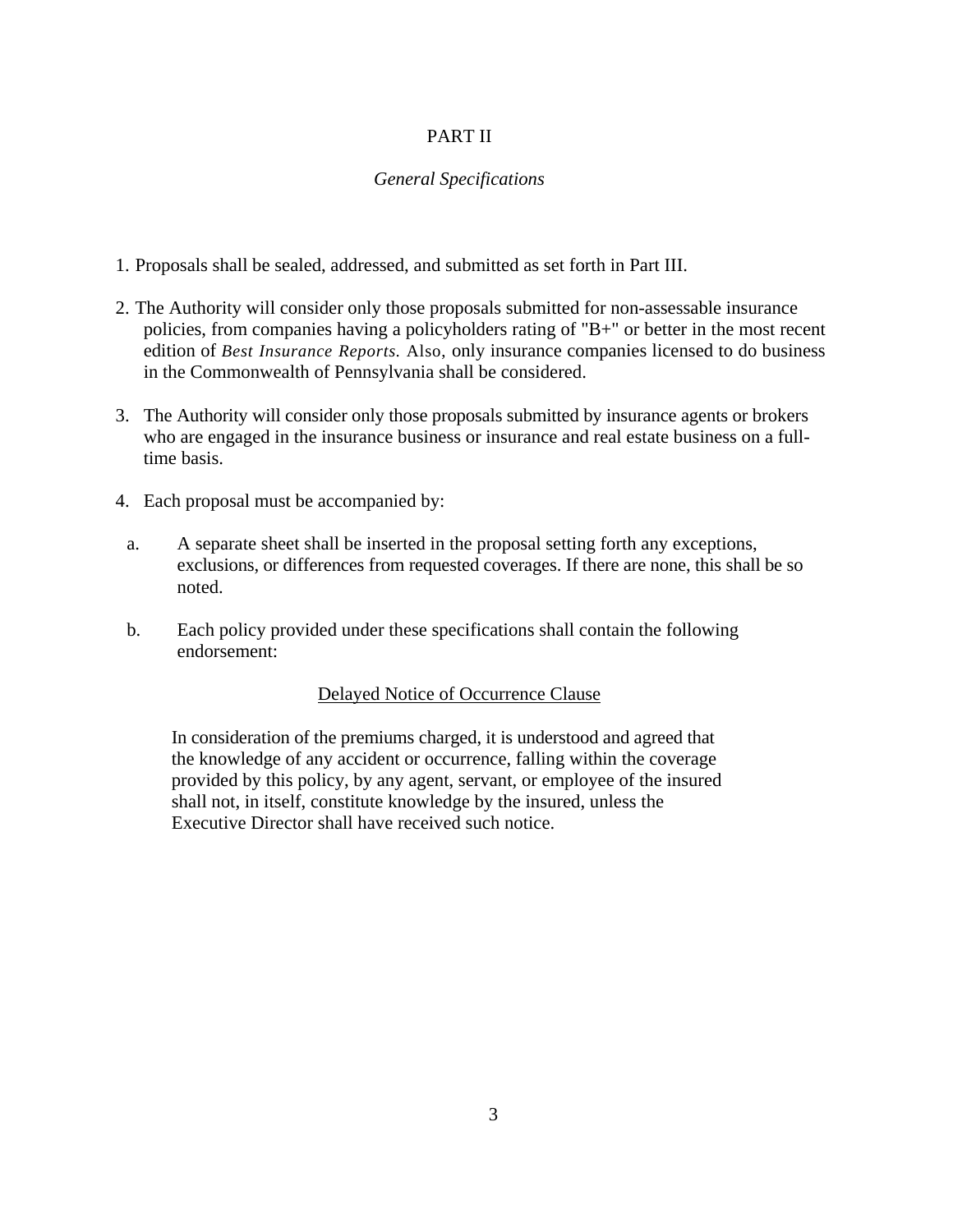#### Part III

#### *Schedule for receiving quotations And requirements for quotations*

Sealed proposals for a Property and Comprehensive Liability Insurance policy will be received at the Property Management office of the Lebanon County Housing Authority, 137 W. Penn Avenue, Cleona, PA until **2:00 p.m., prevailing time, Wednesday, June 15, 2022.** Proposals shall be submitted *sealed in an envelope and plainly marked "Proposal for Insurance"*. Proposals shall be firm for 30 days from the above date.

Specifications and proposal blanks for this insurance may be obtained in an electronic format available on the Authority's website. Quotations shall be submitted on the forms provided or photocopies thereof. No substitution is permitted. Failure to use the required forms may result in disqualification of the quotation. Each page of the proposal from shall be marked with the name of the agency and the name of the insuring company (carrier). Only one Company's quotation is permitted on each form. If an agent is submitting quotations from more than one company, separate forms must be submitted for each Company. All blanks on the proposal forms are to be completed. If a company is unable or unwilling to provide any of the coverage requested, or parts thereof, the blanks for that coverage shall be marked "N.A." (meaning "Not Available"). The premium figures as requested shall be supplied for all coverage being quoted. Breakdowns and options are requested for a reason. Simply to state that the premium for a particular coverage is "Included" is not acceptable. If a premium breakdown is requested, it must be supplied. However, if a Company makes no specific charge for a Coverage and the premium would be the same whether or not the Coverage is purchased, it is permissible to insert the words "Free" in the appropriate space.

All applicable package and rating credits are to be applied to this quotation. It is hereby declared to be the intent and desire of the Authority to purchase a package including Property Coverage and General Liability Coverage. If a company is unwilling to write a Package Policy, a quote for monoline Property and/or monoline General Liability will be accepted for consideration.

Nothing in the above should be construed to limit the Housing Authority in selecting options or in determining whether or not to purchase insurance for a particular exposure.

These specifications are intended to provide all information necessary for most companies to quote the insurance. They are not, however, intended to limit any company needing specific underwriting information not included herein. It shall be the responsibility of the quoting agent to obtain such other information as required, including signed applications, pictures, or any other data. Additional information or signatures can be obtained by contacting Daniel Lyons of the Housing Authority. The providing of additional data or signatures on applications to one agent shall in no way obligate the Housing Authority of the County of Lebanon (PA) or any of its agents or officers to provide such data or signatures to agents or companies to quote the insurance. No agent is or will be designated, by the applicant, as an exclusive agent for the purpose of obtaining quotations for the coverage herein requested.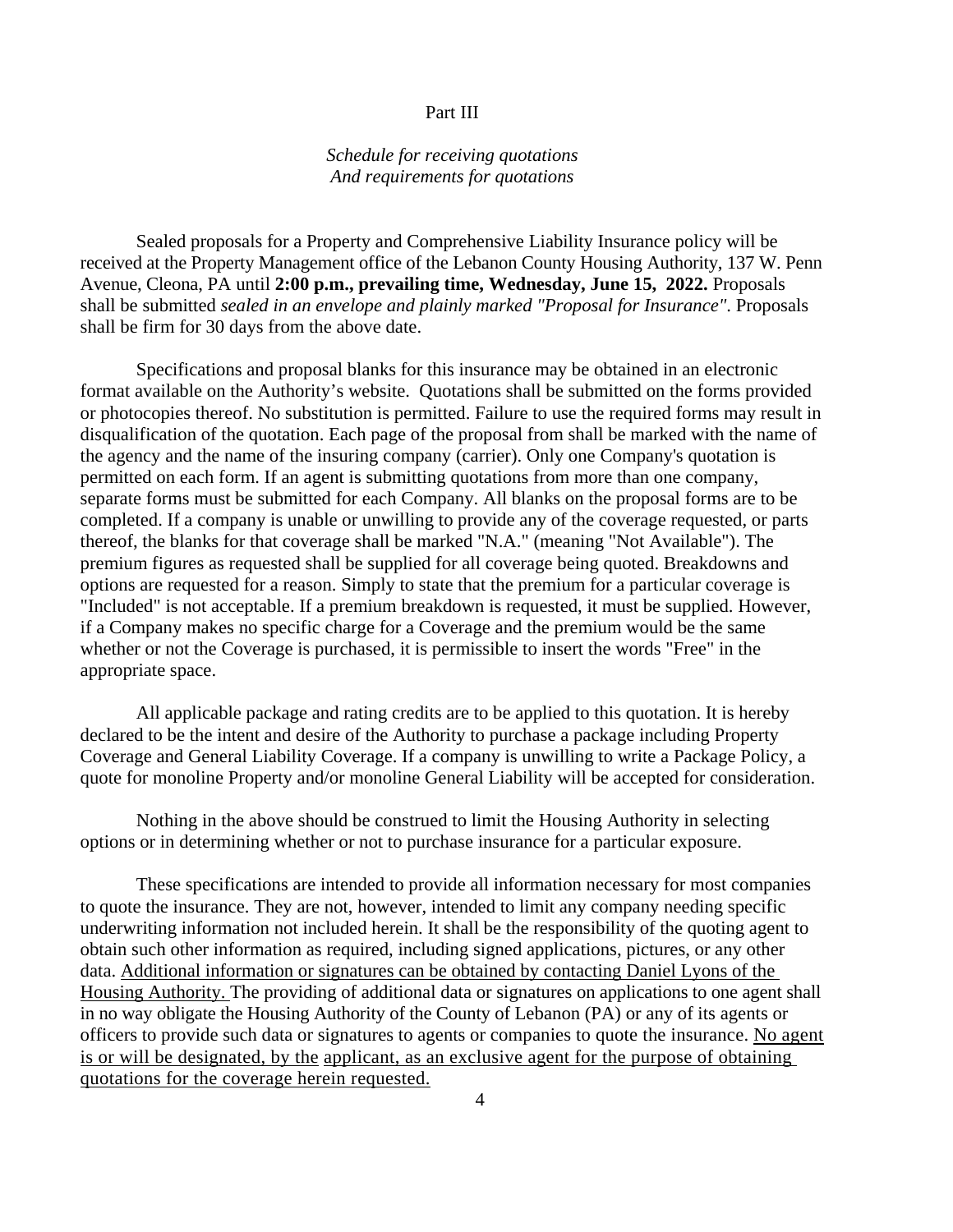This is not intended to alter or change any Insurance Company's rules or agreements with their Agents pertaining to duplicate submissions.

Reference and special note is again made to the "Delayed Notice of Occurrence "Clause" as set forth under Part II, Specifications, section 4, paragraph "b."

The Authority **WILL NOT** issue any Broker of Record Letters nor will they assign insurance Markets. Interested participant should access the insurance market place directly on a first in basis.

The Authority reserve the right to waive any informalities in the Proposals and to select the proposal or combination of proposals which, in its opinion, is in the best interests of the Housing Authority or to reject any or all proposals, or portions thereof.

**The term of the policy shall be June 30, 2022 to June 30, 2023** 

Note: Due to project-based management requirements of the U. S. Department of Housing and Urban Development, the Housing Authority will ask the successful agent to provide a premium breakdown (for the combined property and liability coverage) for each of the three groups of locations, when the premium invoice is sent.

1. Locations 1 and 5.

- 2. Locations 2, 3, & 7 and 8.
- 3. Locations 4, 6, 9, 10, & 11.

#### PART IV

#### *Inspections*

It is expected that the prospective Company will wish to inspect the property prior to submitting a quotation.

Each company and/or Agent shall be responsible for arranging their own appointments for inspections of the property.

Inspections for the properties may be arranged by contacting David Fitzkee at (717)507-5438.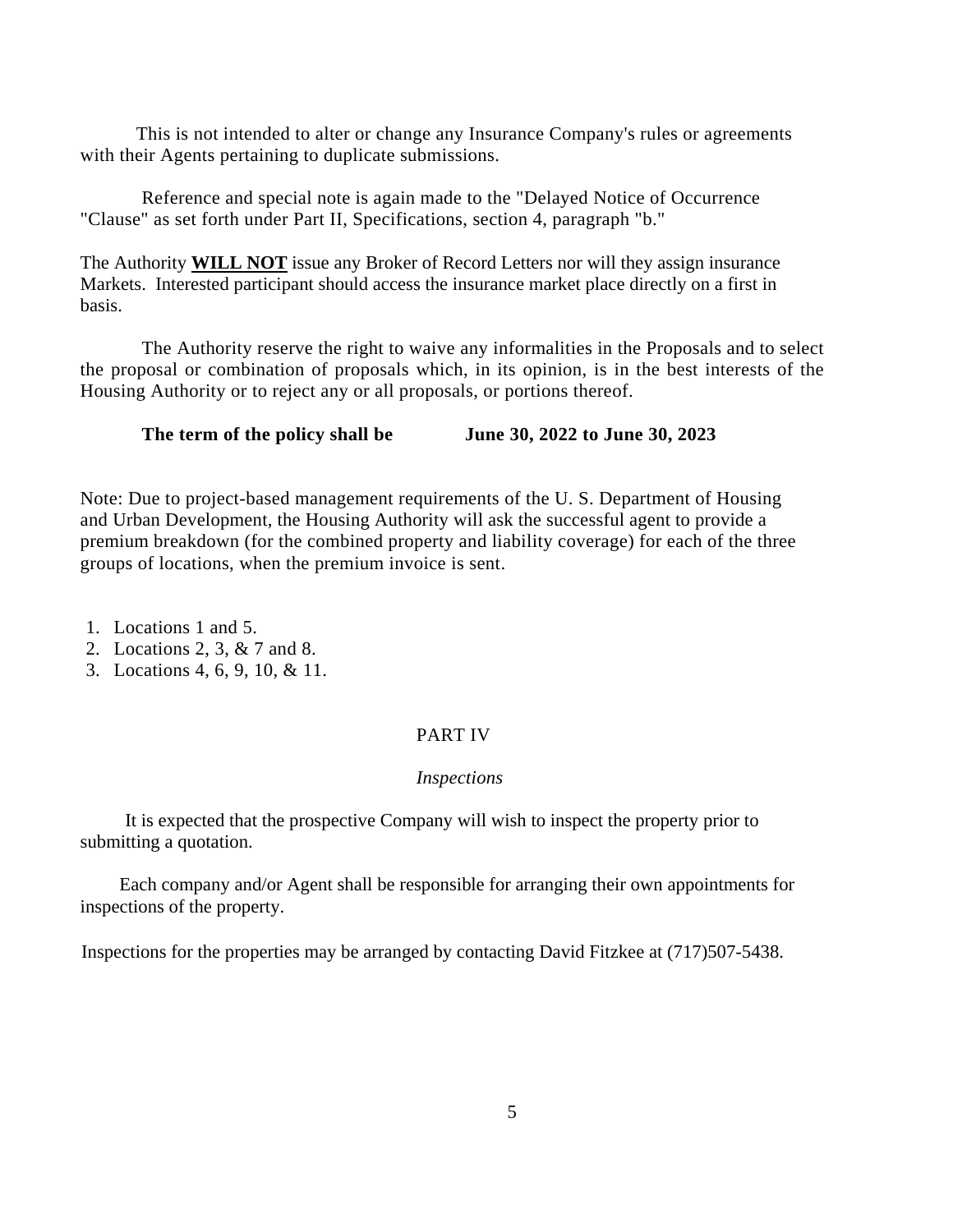#### PART V

#### *Property Insurance Specifications*

Unless otherwise noted, all values included in the various schedules of property, equipment, contents, or other real or personal property are the estimates or values supplied by the Housing Authority. Any questions or requests for further information should be directed to David Fitzkee of the Housing Authority at (717) 507-5438.

#### *Building and Contents*

#### **Housing Authority of the County of Lebanon**

Proposals are to be based on 90% Replacement Cost. See Statements of Values. Blanket Insurance Coverage on Building and Contents shall be provided in the 90% amount of \$61,949,404. Said amount is established by the Statement of Values.

All property shall be covered for Fire and Extended Coverage/Special Form. Coverage shall also include Replacement Cost and Agreed Amount endorsements.

Deductible: \$5,000 deductible applying to all perils.

The Company shall provide the named insured with a **loss run, 120 days prior to the expiration date of the policy,** showing the status of each loss incurred during the policy term. The lost run shall include, as a minimum: Date of loss, location, type of loss, amount paid, amount held in reserve, and if the loss has been closed without a payment. The loss runs shall continue for a period of 12 months after the expiration of the policy.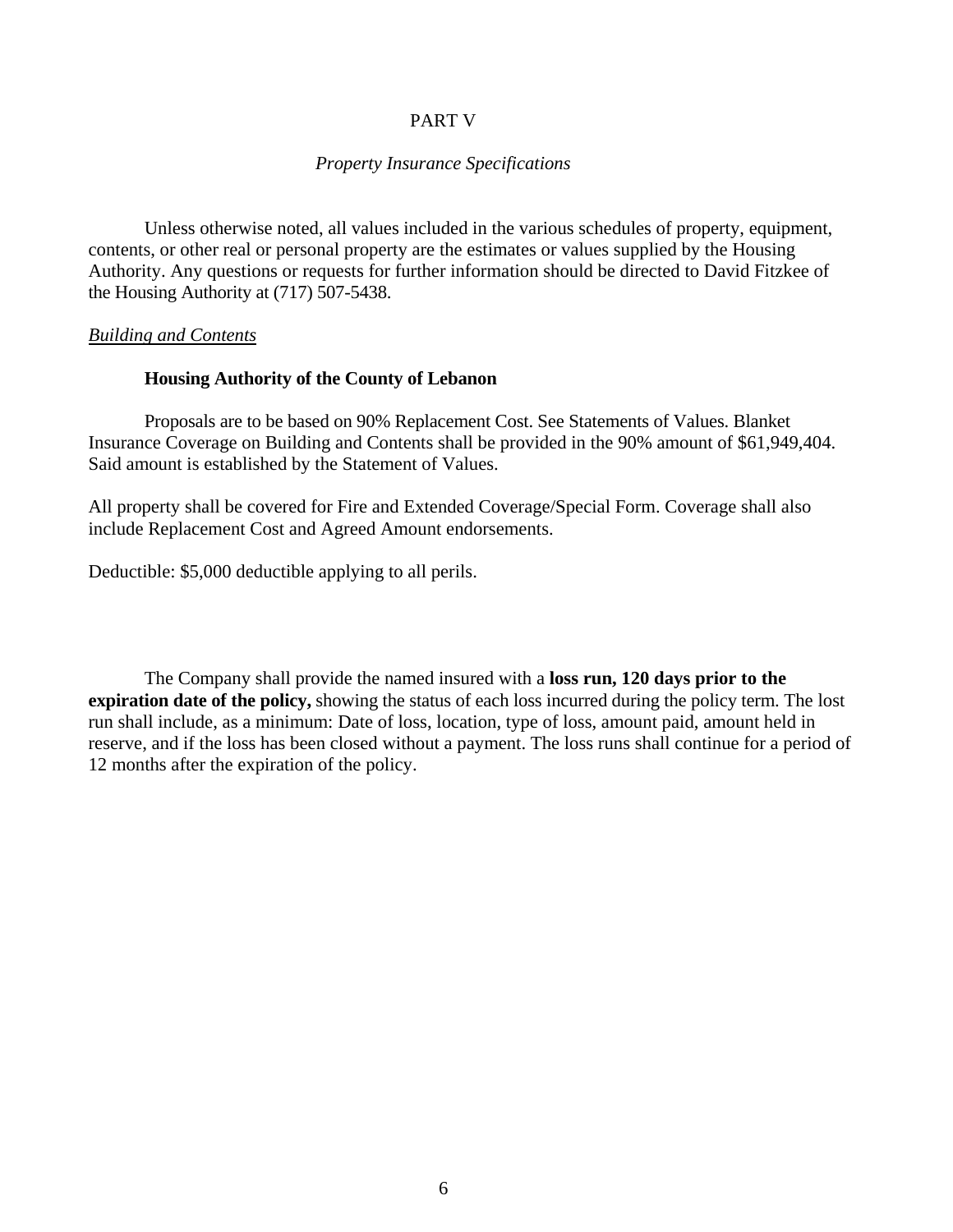#### PART VI

#### *Liability Insurance Specifications*

Commercial general liability insurance shall be provided using I.S.O. form CG0001, or equivalent, for the following limits:

| Description                                               |              |
|-----------------------------------------------------------|--------------|
| General Aggregate Limit                                   | \$1,000,000  |
| <b>Products - Completed Operations</b><br>Aggregate Limit | \$1,000,000  |
| Personal & Advertising Injury Limit                       | 500,000<br>S |
| Each Occurrence Limit                                     | \$1,000,000  |
| Fire Damage Limit                                         | \$<br>50,000 |
| <b>Medical Payments Limit</b>                             | \$<br>5,000  |

*Deductible. CGL* coverage is preferred *with* no deductible. If the CGL coverage is **not** available on a first-dollar basis (no deductible), then please provide an optional bid for a deductible of \$500 per occurrence.

If a company is unwilling to provide all the coverages contained in the I.S.O Form CG0001, the quotation shall clearly state what coverages are being excluded.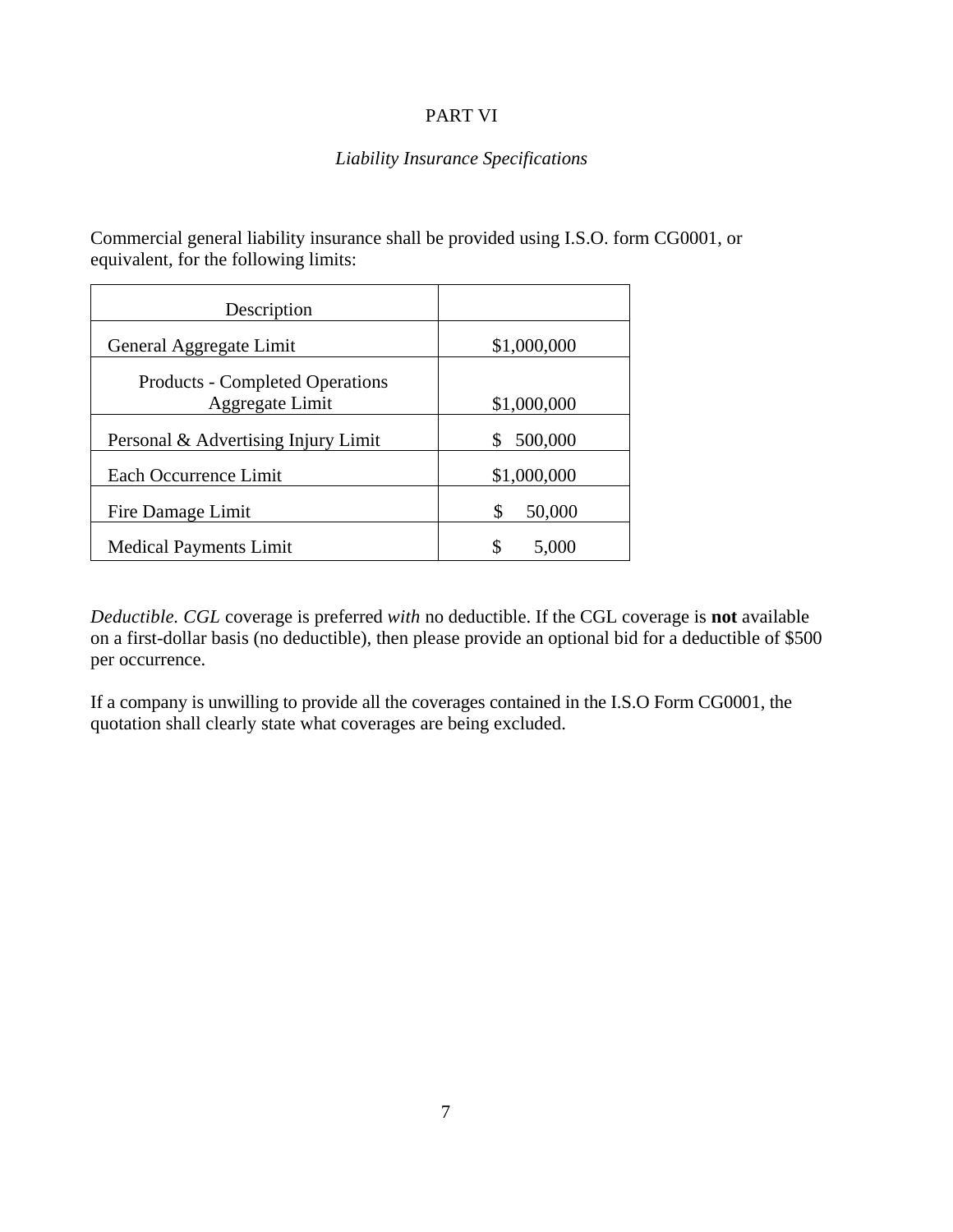#### Required Endorsements

In consideration of the premium charged, the following endorsements shall be made a part of the **Comprehensive General Liability** section (or policy):

- 1. "It is understood and agreed that the coverage provided by this policy shall not be invalidated or affected by any inadvertent errors, omissions, or **improper description** of premises or other items mentioned in this policy."
- 2. **"Cancellation** may not be affected by the Company without complying with current Pennsylvania insurance laws including written notice to the insured."
- 3. "All rates and premiums quoted should take into consideration any extension of **tort or sovereign immunity** granted to housing Authority in the Commonwealth of Pennsylvania."
- 4. **"Delayed Notice of Occurrence** Clause" (See Part II)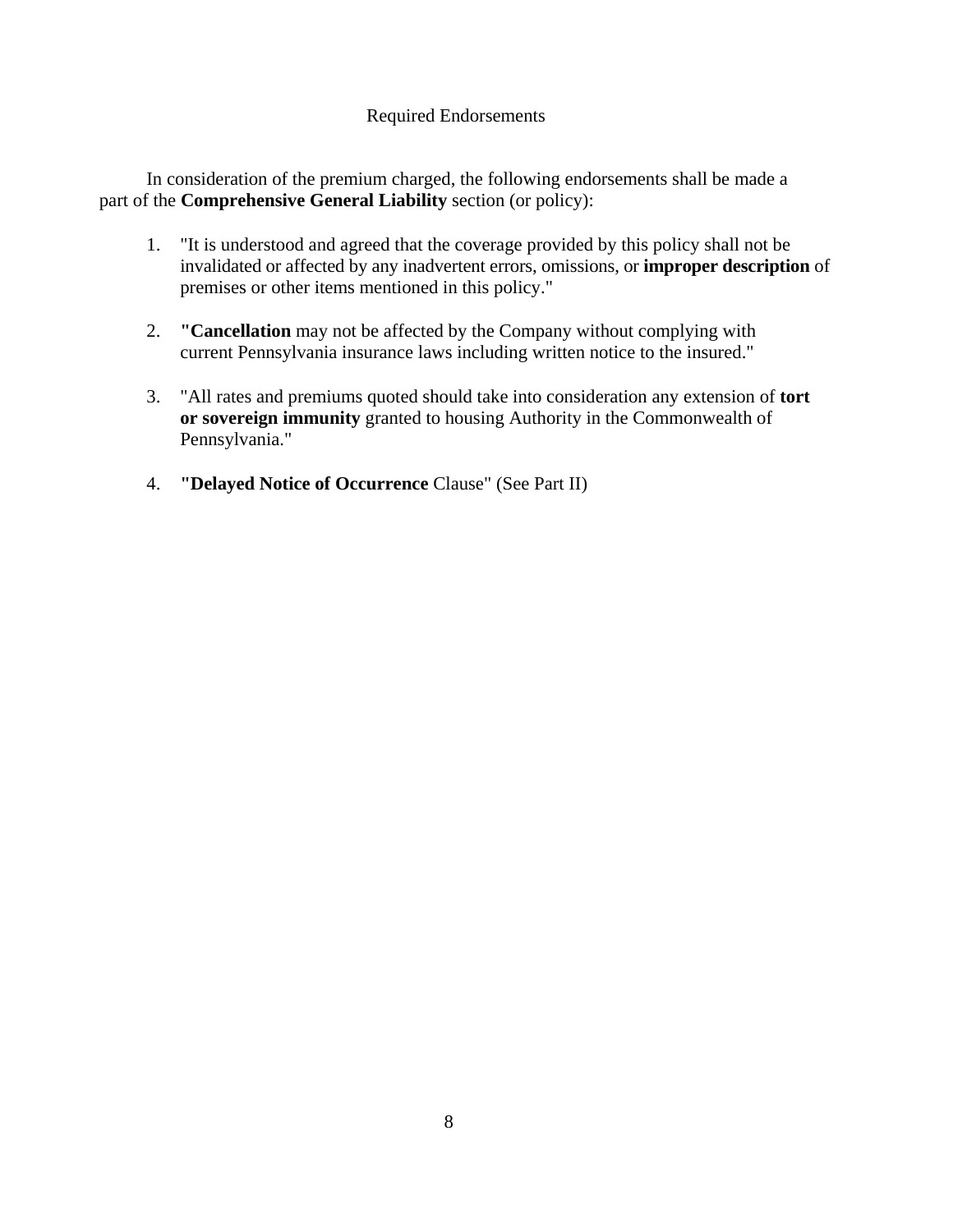#### **NOTES**

#### **Housing Authority of the County of Lebanon Property**:

A. Locations 1, 2, 3, 4, 5, 7, 8, 9, and 10 are all located in the City of Lebanon, Lebanon County, Pennsylvania - Protection Class 4.

Location 6 is located in North Cornwall Township, Lebanon County, Pennsylvania - Protection Class 7.

Location 11 is located in South Lebanon Township, Lebanon County, Pennsylvania - Protection Class 6.

 B. Locations 1 and 5 are equipped with pull-type fire alarm boxes on each floor as well as electric smoke detectors in hallways with a direct line to an alarm monitoring service. Location 1 has smoke detectors in each apartment with a direct line to the service. Location 5 has electric smoke detectors in each apartment. Location 1 has heat-activated sprinklers in hallways and apartments on all floors (apartments are located on floors 2 through 11). Location 5 has heat-activated sprinklers in hallways on all floors.

#### Liability

Premises/Operations:

- 1. Dwelling Units see above.
- 2. Location 2: Community Building, 3,123 sq. ft.; Garage, 3,600 sq. ft.; and Storage Building, 1,200 sq. ft. Locations 4 and 6: Storage Buildings, 800 sq. ft. each. Location 11: Storage Building, 1,400 sq. ft.

3. Playgrounds with the usual playground equipment. One at Location 6 and one at Location 11.

4. Elevators: Location 1 - Two self-operated passenger elevators. Location 5 - Two selfoperated passenger elevators.

5. The Housing Authority operates a Section Eight Program, which uses funds from the federal government to subsidize the rents of families in private apartments. The Housing Authority currently provides subsidies for 625 rental units. An Authority employee initially inspects these apartments to determine if they qualify for the program and then inspects them on a yearly basis to ensure that they are being maintained in a safe manner. The Authority has, on staff, a certified Risk Assessor for lead paint, who identifies, as part of his inspection, possible risks of lead-based paint. (The Authority is not doing lead-based paint testing or lead abatement, nor is it a party in contracting for this work to be done.)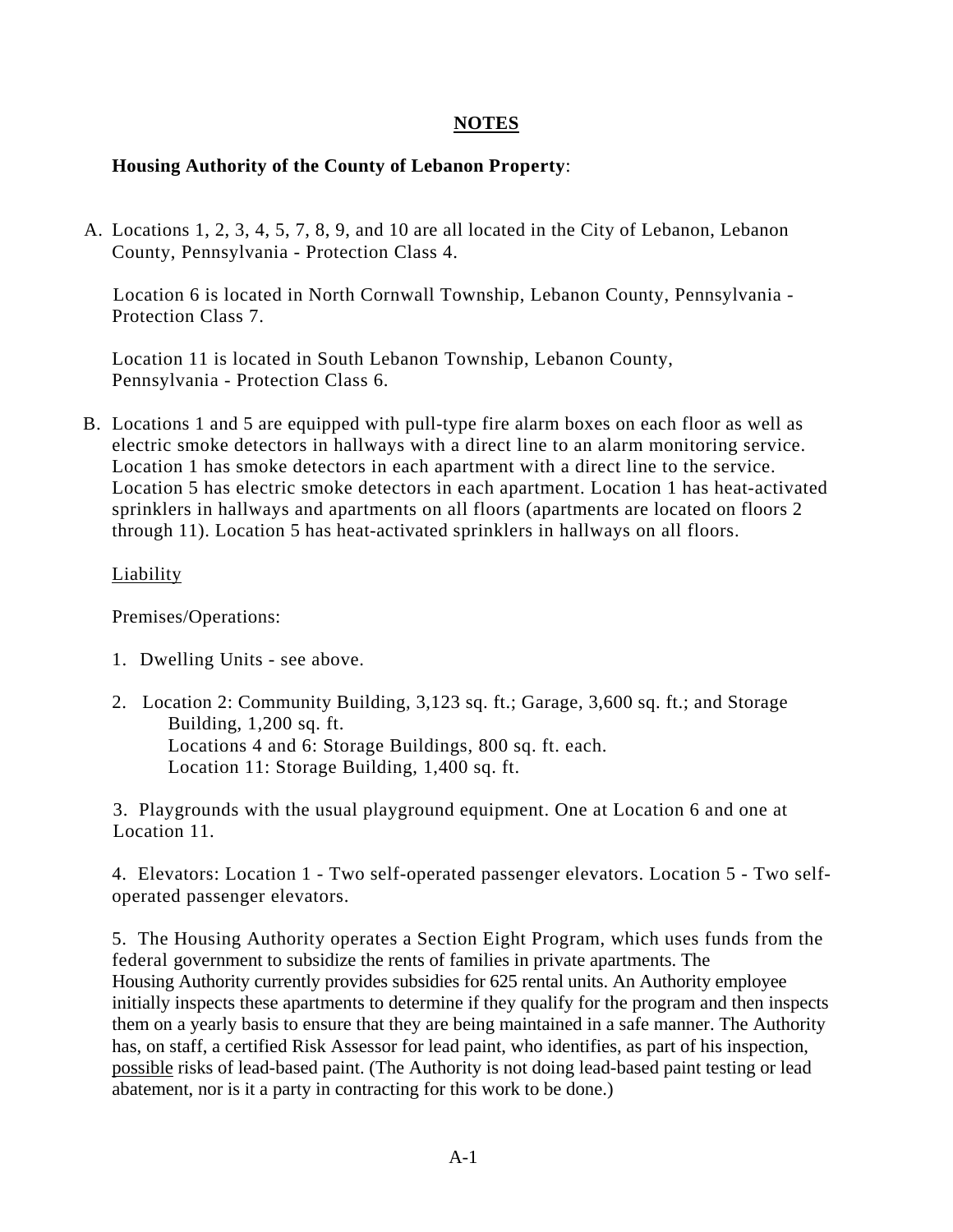6. The Request for Proposal includes the following underwriting information:

Named Insured: Lebanon County Housing Authority EIN #57-1207986 P.O. Box 2005 Cleona, PA 17042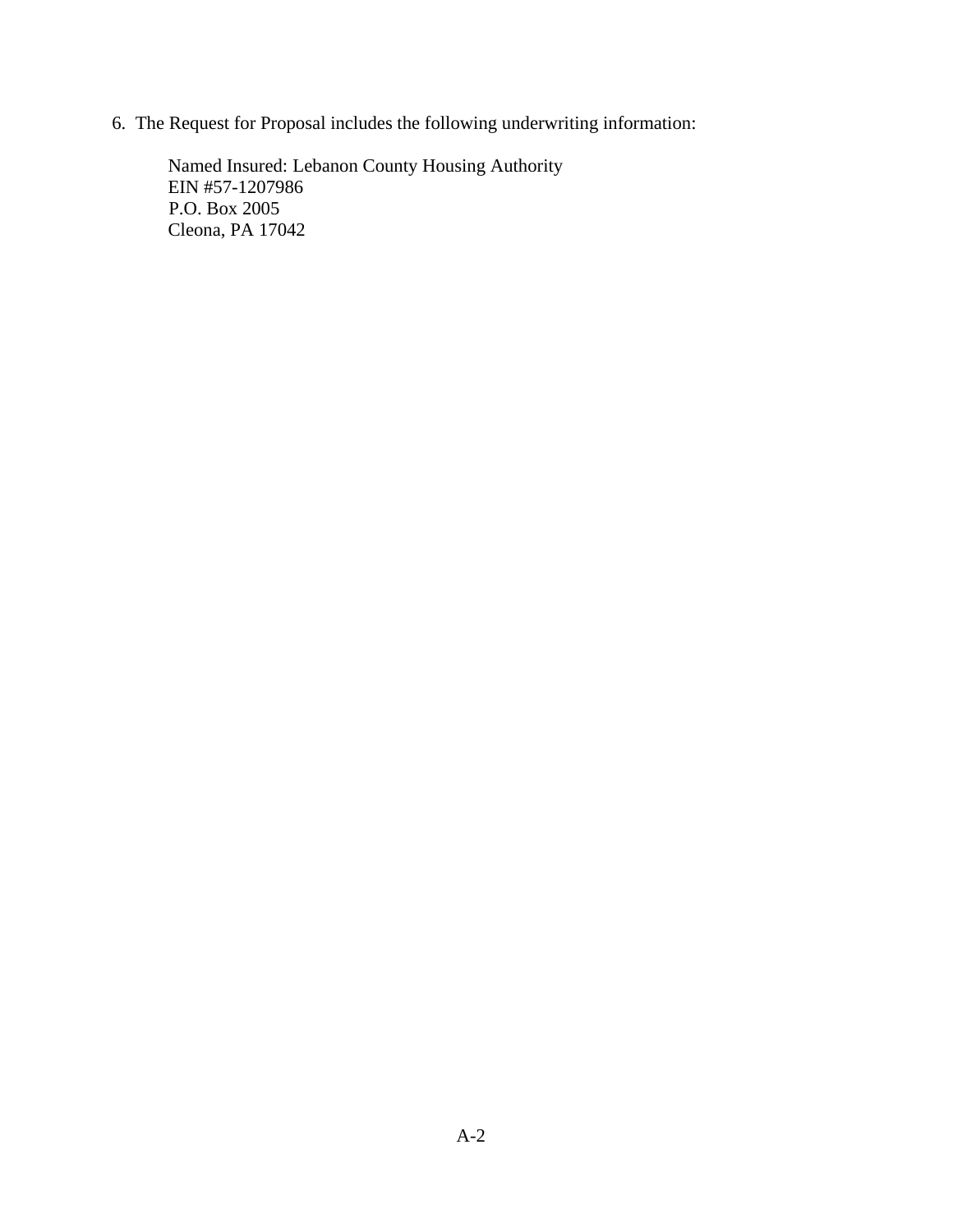### SQUARE FOOTAGES OF AUTHORITY PROPERTIES

Webster Manor:

| 4-BR Handicap Duplex | 3456.26 sq. ft. (1728.13/unit) |
|----------------------|--------------------------------|
| 4-BR Duplex          | 2660.16 sq. ft. (1330.08/unit) |
| 3-BR Duplex          | 2381.17 sq. ft. (1190.59/unit) |
| 2-BR Duplex          | 1650.25 sq. ft. (825.13/unit)  |
| 1-BR Duplex          | 1223.11 sq. ft. (611.56/unit)  |
| Quadraplex           | 4992.00 sq. ft. (for 4 units)  |

Stevens Tower:

71,025 sq. ft. + 1316 sq. ft. for balconies (71,025 includes covered arcades at ground floor entry and 2 floors of elevator penthouse)

#### Washington Arms:

52,705.79 sq. ft. (includes stair penthouse)

#### Modulars (Lafayette, Steckbeck and Meily Street):

| 4-BR Townhouse | 1414.04 sq. ft. /unit |
|----------------|-----------------------|
| 3-BR Townhouse | 1147.67 sq. ft. /unit |

Gloninger Meadows:

| 3-BR Townhouse | 1140.21 sq. ft. /unit + 64 sq. ft. storage shed  |
|----------------|--------------------------------------------------|
| 2-BR Townhouse | 951.05 sq. ft. /unit $+$ 64 sq. ft. storage shed |
| 2-BR ADA unit  | 833.92 sq. ft. /unit (single story)              |

City Scattered Sites (Federal, S. 11<sup>th</sup>, Weidman and E. Cherry Street units):

| 2-BR Townhouses | 991.50 sq. ft. /unit                |
|-----------------|-------------------------------------|
| 2-BR ADA unit   | 906.42 sq. ft. /unit (single story) |

Cedar Court:

| 3-BR Townhouse | 1164.00 sq. ft. /unit $(1196.33$ for end unit) |
|----------------|------------------------------------------------|
| 2-BR Townhouse | 992.00 sq. ft. /unit (1023.00 for end unit)    |
| 2-BR ADA unit  | 975.33 sq. ft. /unit (single story)            |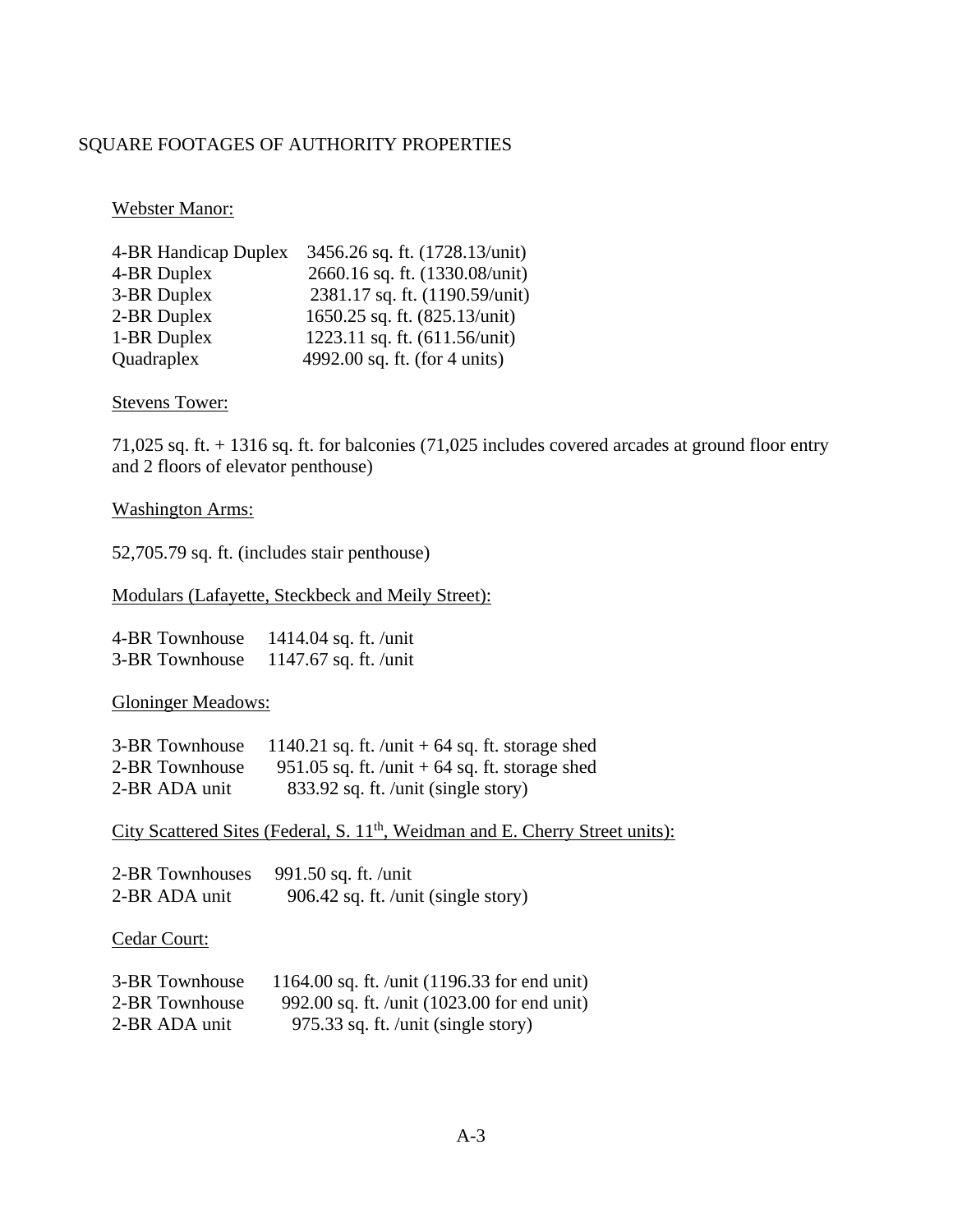**Loss History** 

**See attached.**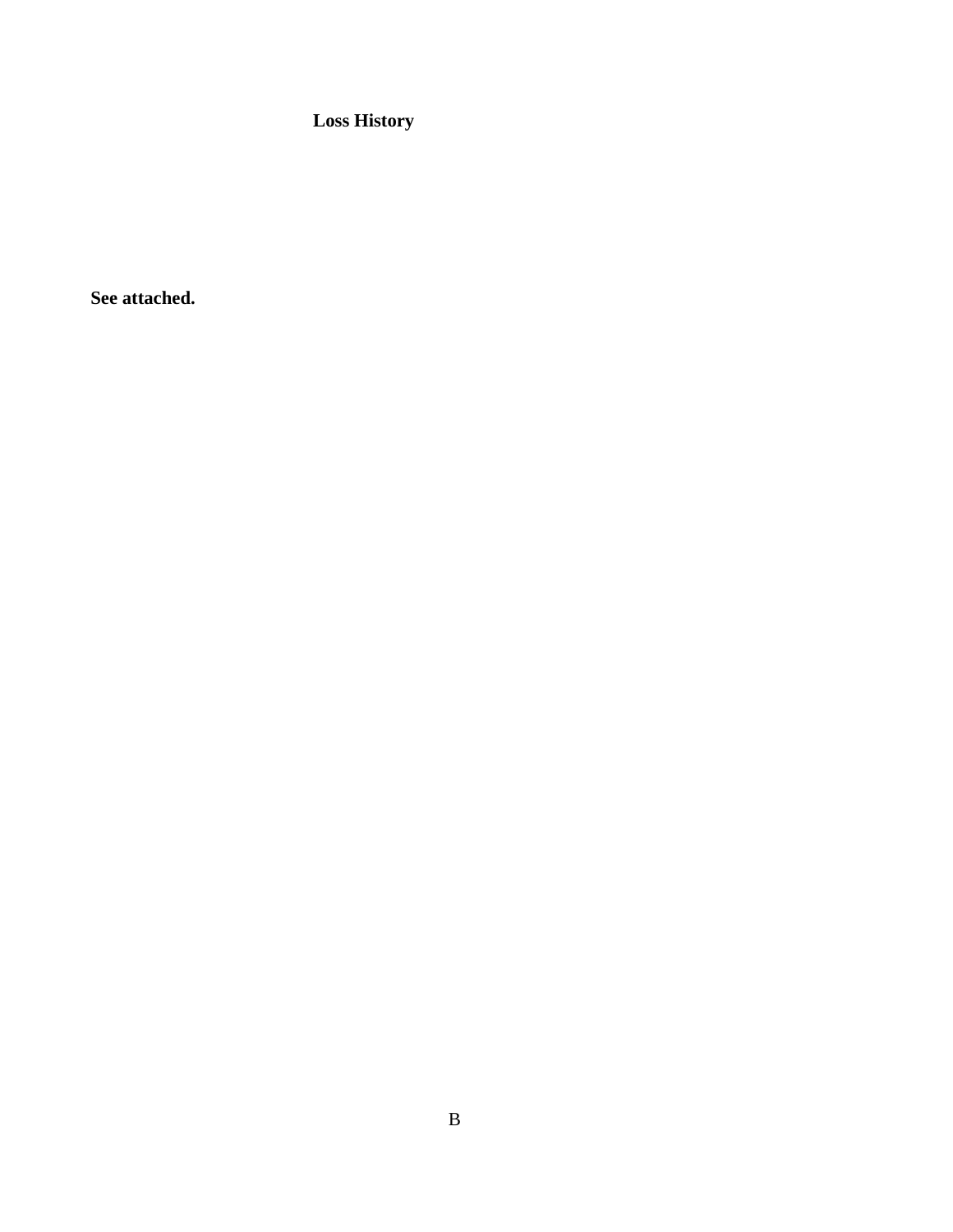| Agent    |  |
|----------|--|
| Carrrier |  |
| EIN#     |  |

#### HOUSING AUTHORITY OF THE COUNTY OF LEBANON *Proposal for Insurance*

I (we) hereby propose to provide Property and Liability Insurance for the Housing Authority of the County of Lebanon in strict accordance with the specifications provided:

Coverage

Commercial Property (Special Form excluding Vandalism) and Commercial General Liability

| By Location:                    | Premium |
|---------------------------------|---------|
| Locations 1 and 5               |         |
| Locations $2, 3, 7$ and $8$     |         |
| Locations 4, 6, 9, 10 and 11    |         |
| TOTAL PREMIUM 06/30/22-06/30/23 |         |

#### ALTERNATIVE QUOTATIONS:

Our Agency was unable to secure a quotation for a Package Policy including both Property and Liability coverages in the same policy. We hereby submit the following monoline quotations:

#### Coverage

B. Monoline Commercial Property - Fire and Extended Coverage (Broad Form excluding Vandalism)

| By Location:                    | Premium |
|---------------------------------|---------|
| Locations 1 and 5               |         |
| Locations 2, 3, 7 and 8         |         |
| Locations 4, 6, 9, 10 and 11    | S       |
| TOTAL PREMIUM 06/30/22-06/30/23 |         |

2022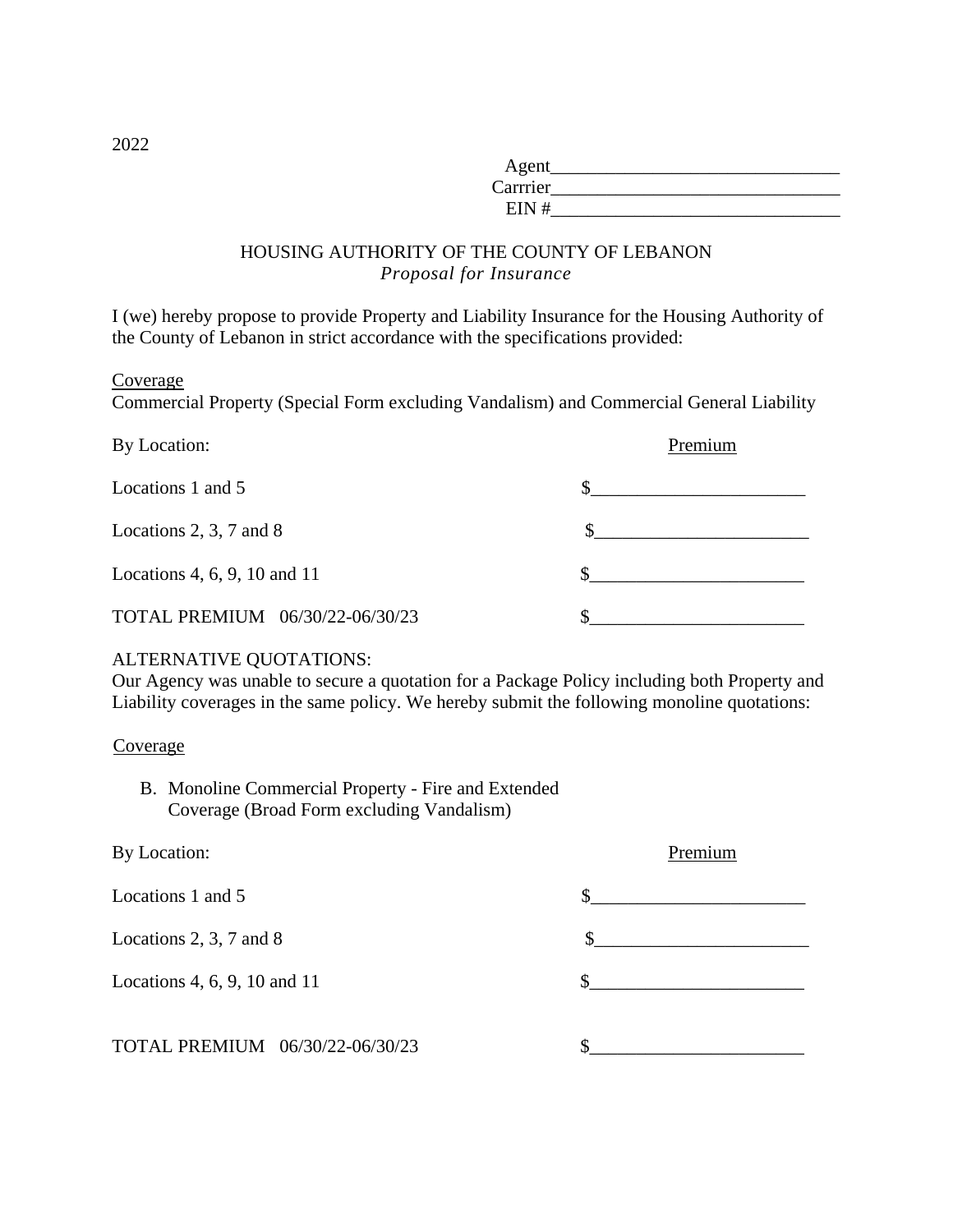#### HOUSING AUTHORITY OF THE COUNTY OF LEBANON

#### C. Monoline Commercial General Liability (Option 1)

| By Location:                    | Premium |
|---------------------------------|---------|
| Locations 1 and 5               |         |
| Locations 2, 3, 7 and 8         |         |
| Locations 4, 6, 9, 10 and 11    |         |
| TOTAL PREMIUM 06/30/22-06/30/23 |         |

D. Additional Premium to provide Monoline Commercial General Liability Limits shown in Option 2

| By Location:                    | Premium |
|---------------------------------|---------|
| Locations 1 and 5               | S       |
| Locations 2, 3, 7 and 8         |         |
| Locations 4, 6, 9, 10 and 11    | S       |
| TOTAL PREMIUM 06/30/22-06/30/23 | S       |

In submitting this bid, it is understood that the right is reserved by the Housing Authority of the County of Lebanon to reject any and all bids and that no bids may be withdrawn for a period of forty (40) days subsequent to the opening of bids without the consent of the Housing Authority of the County of Lebanon.

The undersigned hereby certifies that this bid is genuine, and not a sham or collusive, or made in the interest or on behalf of any persons, firm, or corporation not herein named; that the undersigned has not directly or indirectly induced or solicited any bidder to refrain from bidding, and that the undersigned has not, in any manner, sought by collusion to secure for himself an advantage over any other bidder.

The coverage will be placed with (company)

| <b>Submitting Agency</b> |
|--------------------------|
| В١                       |
| Date                     |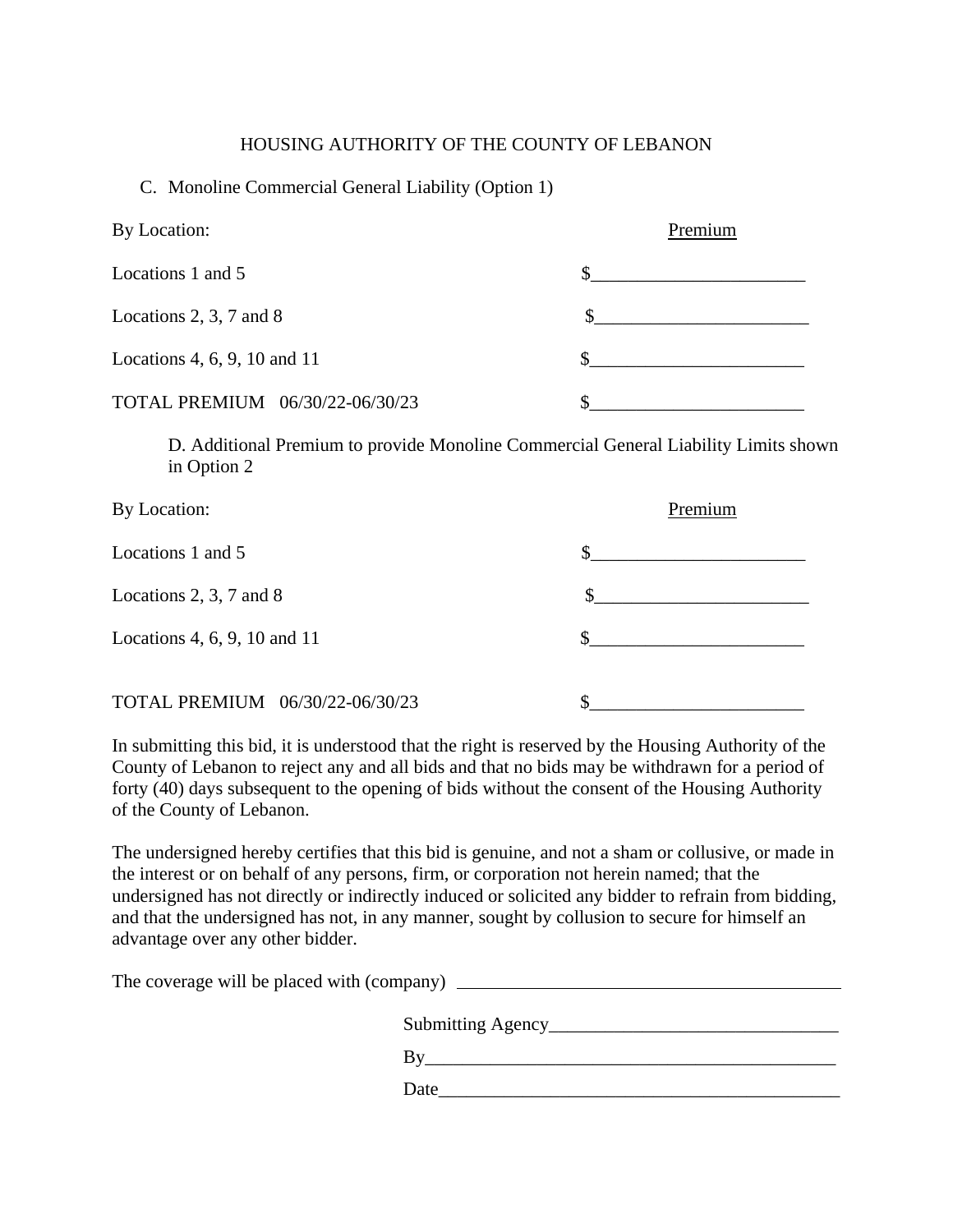#### HOUSING AUTHORITY OF THE COUNTY OF LEBANON *Underwriting Information*

| <b>Statement of Values:</b>                                                                                           |                                              |                            |
|-----------------------------------------------------------------------------------------------------------------------|----------------------------------------------|----------------------------|
| Property                                                                                                              | Square Footage                               | 100% Replacement           |
| <b>Location 1 -- Stevens Towers (Project PA 52-1) Built 1972</b>                                                      |                                              | <b>Cost Values</b>         |
| 930 Willow Street, Lebanon, PA 17046                                                                                  |                                              |                            |
| 11-story, fire-resistive, fully sprinklered, high-rise apartment building                                             |                                              |                            |
| 80 dwelling units for the elderly with management offices, maintenance areas, and                                     |                                              |                            |
| community rooms<br>Contents in Location 1 (including electronic data equipment)                                       |                                              | \$15,800,178<br>\$69,785   |
|                                                                                                                       |                                              |                            |
| Location 2 -- Webster Manor (Project PA 52-1) Built 1972                                                              |                                              |                            |
| 800-840 Coleman Circle                                                                                                |                                              |                            |
| <b>1005-1132 Brock Drive</b>                                                                                          |                                              |                            |
| 840-854 Jonestown Road                                                                                                |                                              |                            |
| 848-851 N. 10th Street<br>971-1022 Steckbeck Street                                                                   |                                              |                            |
| Lebanon, PA 17046                                                                                                     |                                              |                            |
| 100 Family Townhouses and 1 office building in 48 1 and 2 story frame/brick                                           |                                              |                            |
| veneered buildings                                                                                                    |                                              |                            |
| 974/976 Steckbeck Street 4BR 1 2-story duplex ADA Accessible, fully sprinklered (2 total 1728.31 sq. ft./unit         |                                              | \$764,909                  |
| units)                                                                                                                |                                              |                            |
| 829/831 Coleman Circle 5BR 1 2-story duplexes (2 total units)<br>4BR 5 2-story duplexes (10 total units)              | 1566 sq. ft./unit                            | \$471,837                  |
| 3BR 23 2-story duplexes (46 total units)                                                                              | 1330.08 sq. ft./unit<br>1190.59 sq. ft./unit | \$2,154,227<br>\$8,436,866 |
| 2BR 10 1-story duplexes (20 total units)                                                                              | 825.13 sq. ft./unit                          | \$3,092,509                |
| 1BR 4 1-story duplexes (8 total units)                                                                                | 611.56 sq. ft./unit                          | \$1,052,713                |
| 3 Quadraplexes w/2-3BR & 2-4BR 2-story units each (12 total units)                                                    | 4992 total sq. ft.                           | \$2,076,380                |
| 1012 Brock Drive Community Building, 1-story wood/concrete block framed w.                                            |                                              | \$584,305                  |
| brick veneer office<br>building                                                                                       |                                              |                            |
| <b>Community Building Contents</b><br>902 Steckbeck Street Maintenance/Garage building (1-story, prefabricated steel) |                                              | \$26,022<br>\$255,485      |
| Maintenance/Garage building contents                                                                                  |                                              | \$130,108                  |
| Storage Building (1-story wood framed/metal clad)                                                                     |                                              | \$68,129                   |
| <b>Storage Building Contents</b>                                                                                      |                                              | \$11,828                   |
| <b>Location 3 - Meily &amp; Steckbeck Street Modulars (Project PA 52-2) Built 1973</b>                                |                                              |                            |
| 1001-1011 Steckbeck Street                                                                                            |                                              |                            |
| 1001-1027 Meily Street                                                                                                |                                              |                            |
| Lebanon, PA 17046                                                                                                     |                                              |                            |
| 6-4BR and 14-3BR townhouse dwelling units in three buildings, vinyl clad prefabricated-BR 1414.04 sq. ft./unit        |                                              |                            |
| wood framed w/some brick veneer, 2-story. Fire wall every four units.                                                 | 3-BR 1147.67 sq. ft./unit                    | \$1,008,167                |
| 1001-1011 Steckbeck Street (2-4BR and 4-3BR units)<br>1001-1011 Meily Street (2-4BR and 4-3BR units)                  |                                              | \$1,008,167                |
| 1013-1027 Meily Street (2-4BR and 6-3BR units)                                                                        |                                              | \$1,324,207                |
|                                                                                                                       |                                              |                            |
| Location 4 - Lafayette Street Modulars (Project PA 52-2) Built 1973                                                   |                                              |                            |
| 1320-1516 Lafayette Street                                                                                            |                                              |                            |
| 1401-1409 Lafayette Street<br>Lebanon, PA 17042                                                                       |                                              |                            |
| 14-4BR and 26-3BR townhouse dwelling units in five row house type buildings,                                          | 4-BR 1414.04 sq. ft./unit                    |                            |
| vinyl clad prefabricate wood framed w/some brick veneer, 2-story. Fire wall every four 3-BR 1147.67 sq. ft./unit      |                                              |                            |
| 1320-1340 Lafayette Street (3-4BR and 8-3BR units)                                                                    |                                              | \$1,828,290                |
| 1402-1420 Lafayette Street (2-4BR and 8-3BR units)                                                                    |                                              | \$1,640,247                |
| 1430-1440 Lafayette Street (2-4BR and 4-3BR units)                                                                    |                                              | \$1,008,167                |
| 1502-1516 Lafayette Street (2-4BR and 6-3BR units)<br>1401-1409 Lafayette Street (5-4BR)                              |                                              | \$1,324,207<br>\$940,216   |
| Storage Garage (wood framed)                                                                                          |                                              | \$45,420                   |
| <b>Storage Garage Contents</b>                                                                                        |                                              | \$11,828                   |

Location 5 **- Washington Arms (Project PA 52-3) Built 1976 303 Chestnut Street, Lebanon 17042**

4-story, fire resistive, partially sprinklered mid-rise apartment building 52,705.79 sq. ft. (includes stair penthouse)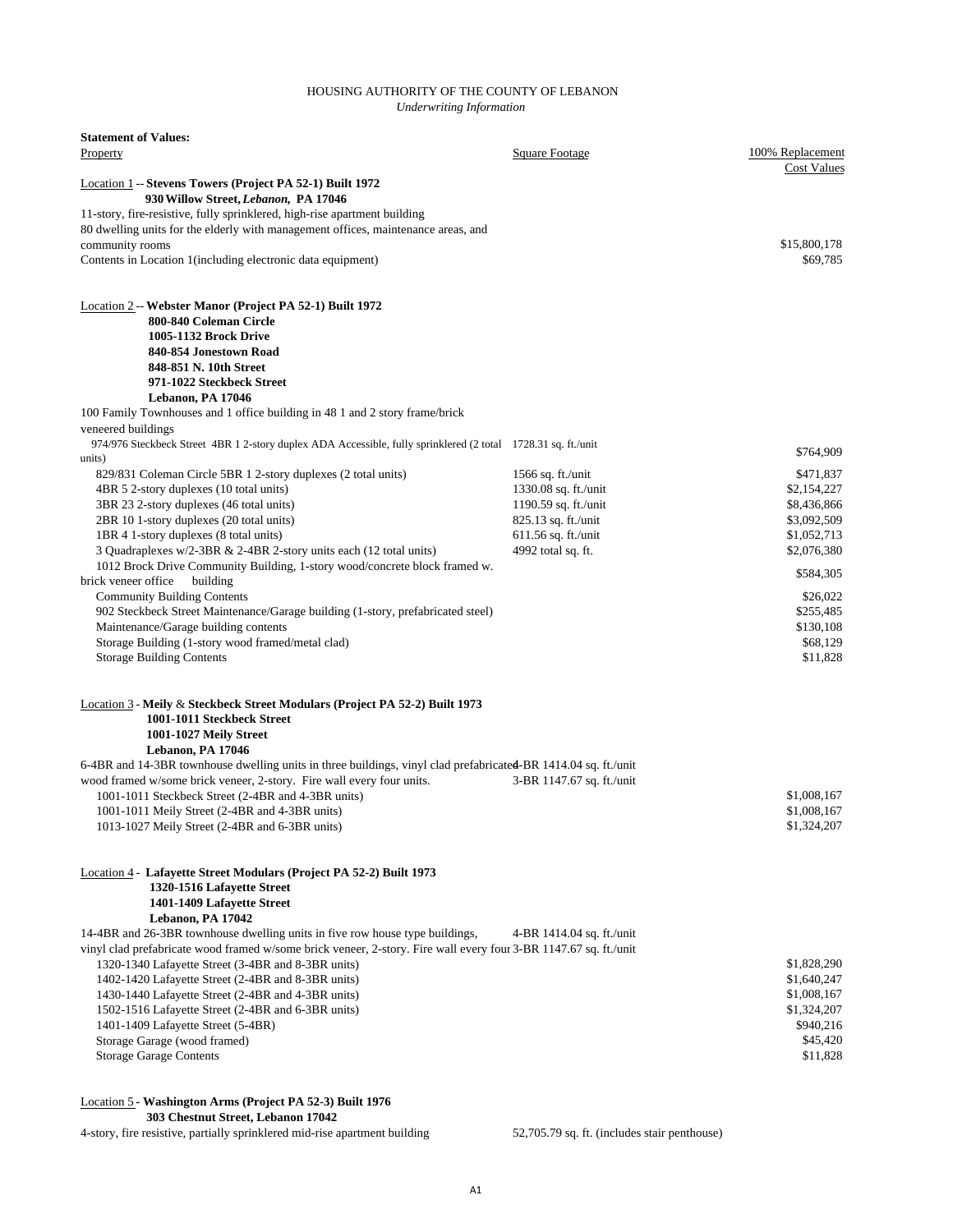w/58 dwelling units for the elderly, management offices, maintenance areas, and community room \$8,886,716<br>Building contents \$59,140 Building contents

| <b>Location 6 - Gloninger Meadows (Project 52-5) Built 1981</b>                                                                                                                                                                                                                                                                                                                                                                                                                                                                                                         |                                                                                       |                                                                                         |
|-------------------------------------------------------------------------------------------------------------------------------------------------------------------------------------------------------------------------------------------------------------------------------------------------------------------------------------------------------------------------------------------------------------------------------------------------------------------------------------------------------------------------------------------------------------------------|---------------------------------------------------------------------------------------|-----------------------------------------------------------------------------------------|
| 2100-2148 Center Street (North Cornwall Township)                                                                                                                                                                                                                                                                                                                                                                                                                                                                                                                       |                                                                                       |                                                                                         |
| Lebanon, PA 17042<br>11-3BR and 14-2BR townhouse dwellings in 5 row-type buildings, wood framed<br>w/full brick veneer, 2-story except for 2 1-story ADA units. Masonry fire wall between 2-BR 951.05 sq. ft./unit + 64 sq. ft. storage shed<br>2100-2110 Center Street (2-3BR and 4-2BR units)<br>2112-2126 Center Street (4-3BR and 4-2BR units)<br>2128-2132 Center Street (1-3BR and 2-2BR units)<br>2134-2136 Center Street (2-2BR ADA units)<br>2138-2148 Center Street (4-3BR and 2-2BR units)<br>Storage Garage (wood framed)<br><b>Storage Garage Contents</b> | $3-BR$ 1140.21 sq. ft./unit + 64 sq. ft. storage shed<br>2-BR ADA 833.92 sq. ft./unit | \$833,502<br>\$1,149,542<br>\$416,751<br>\$258,731<br>\$892,297<br>\$45,420<br>\$11,828 |
| Location 7 - East Cherry Street. Scattered Site (Project 52-6) Built 1985<br>103-109 East Cherry Street<br>111-117 East Cherry Street<br>Lebanon, PA 17046<br>8-2BR townhouse units in two buildings of 4 units each, 2-story, wood framed, vinyl clad                                                                                                                                                                                                                                                                                                                  |                                                                                       |                                                                                         |
| on the upper level w/brick veneer faced lower level. 2-hr. fire-rated wall between units.                                                                                                                                                                                                                                                                                                                                                                                                                                                                               |                                                                                       |                                                                                         |
| 103-109 E. Cherry Street (4-2BR units)<br>111-117 E. Cherry Street (4-2BR units)                                                                                                                                                                                                                                                                                                                                                                                                                                                                                        | 2-BR 991.50 sq. ft./unit<br>2-BR 991.50 sq. ft./unit                                  | \$517,462<br>\$517,462                                                                  |
| Location 8 - Weidman Street, Scattered Site (Project 52-6) Built 1985<br>21-33 Weidman Street<br>Lebanon, PA 17046<br>7-2BR townhouse units in one building, 2-story, wood framed, vinyl clad on the                                                                                                                                                                                                                                                                                                                                                                    |                                                                                       |                                                                                         |
| upper level w/brick veneer faced lower level. 2-hr. fire-rated wall between units.<br>21-33 Weidman Street (7-2BR units)                                                                                                                                                                                                                                                                                                                                                                                                                                                | 2-BR 991.50 sq. ft./unit                                                              | \$905,559                                                                               |
| Location 9 - Federal Street, Scattered Site (Project 52-6) Built 1985<br>1110-1116 Federal Street<br>1124-1130 Federal Street<br>1113-1121 Federal Street<br>1143-1151 Federal Street<br>Lebanon, PA 17042                                                                                                                                                                                                                                                                                                                                                              |                                                                                       |                                                                                         |
| 18-2BR townhouse units in 4 buildings, 2-story, wood framed, vinyl clad on the                                                                                                                                                                                                                                                                                                                                                                                                                                                                                          |                                                                                       |                                                                                         |
| upper level w/brick veneer faced lower level. 2-hr. fire-rated wall between units.                                                                                                                                                                                                                                                                                                                                                                                                                                                                                      |                                                                                       |                                                                                         |
| 1110-1116 Federal Street (4-2BR units)                                                                                                                                                                                                                                                                                                                                                                                                                                                                                                                                  | 2-BR 991.50 sq. ft./unit                                                              | \$517,462                                                                               |
| 1124-1130 Federal Street (4-2BR units)                                                                                                                                                                                                                                                                                                                                                                                                                                                                                                                                  | 2-BR 991.50 sq. ft./unit                                                              | \$517,462                                                                               |
| 1113-1121 Federal Street (5-2BR units)<br>1143-1151 Federal Street (5-2BR units)                                                                                                                                                                                                                                                                                                                                                                                                                                                                                        | 2-BR 991.50 sq. ft./unit<br>2-BR 991.50 sq. ft./unit                                  | \$646,828<br>\$646,828                                                                  |
| Location 10 - South 11th Street, Scattered Site (Project 52-6) Built 1985<br>222-232 South 11th Street<br>Lebanon, PA 17042                                                                                                                                                                                                                                                                                                                                                                                                                                             |                                                                                       |                                                                                         |
| 4-2BR townhouse units and 2-2BR ADA units in one building, townhouse units are                                                                                                                                                                                                                                                                                                                                                                                                                                                                                          |                                                                                       |                                                                                         |
| 2-story, wood framed, vinyl clad on the upper level w/brick veneer faced lower level.<br>ADA units are single story, brick faced. 2-hr. fire-rated wall between units.                                                                                                                                                                                                                                                                                                                                                                                                  | 2-BR 991.50 sq. ft./unit                                                              |                                                                                         |
| 222-232 South 11th Street (4-2BR units and 2 ADA 2BR units)                                                                                                                                                                                                                                                                                                                                                                                                                                                                                                             | 2-BR ADA 906.42 sq. ft./unit                                                          | \$776,193                                                                               |
| <b>Location 11 - Cedar Court (Project 52-8) Built 1985</b><br>502-582 Cedar Court (South Lebanon Township)<br>Lebanon, PA 17042                                                                                                                                                                                                                                                                                                                                                                                                                                         |                                                                                       |                                                                                         |
| 15-3BR, 24-2BR and 2-2BR ADA townhouse units in 7 row type buildings with<br>stand-alone Community Building, 3 and 2 BR units are 2-story, wood framed,<br>aluminum clad on the upper level w/brick veneer faced lower level. ADA units and                                                                                                                                                                                                                                                                                                                             | 3 BR 1164 sq. ft./unit<br>2 BR 992 sq. ft./unit<br>2 BR ADA 975.33 sq. ft./unit       |                                                                                         |
| stand-alone Community Building are single story, brick faced. Fire walls between every 2 units.                                                                                                                                                                                                                                                                                                                                                                                                                                                                         |                                                                                       | \$242,475                                                                               |
| 500 Cedar Court (Community Building)<br>502-510 Cedar Court (1 ADA 2BR, 2-3BR & 2-2BR units)                                                                                                                                                                                                                                                                                                                                                                                                                                                                            |                                                                                       | \$704,137                                                                               |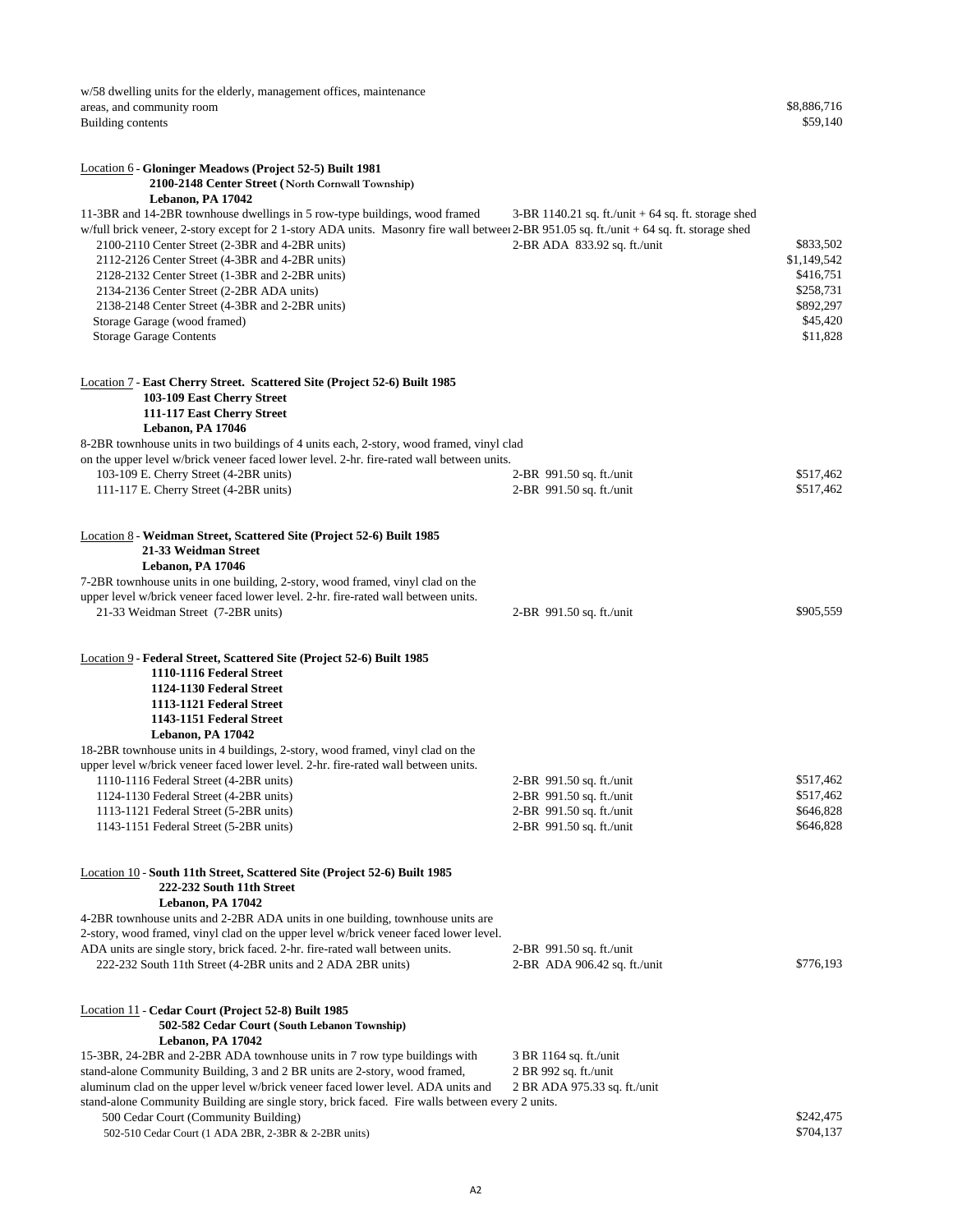| 512-522 Cedar Court (2-3BR & 4-2BR units)            | \$833,502 |
|------------------------------------------------------|-----------|
| 524-534 Cedar Court (2-3BR & 4-2BR units)            | \$833,502 |
| 536-546 Cedar Court (2-3BR & 4-2BR units)            | \$833,502 |
| 548-558 Cedar Court (2-3BR & 4-2BR units)            | \$833,502 |
| 560-570 Cedar Court (1 ADA 2BR, 3-3BR & 2-2BR units) | \$862,157 |
| 572-582 Cedar Court (2-3BR & 4-2BR units)            | \$833,502 |
| 41 Exterior Storage Units in 5 buildings             | \$24,247  |
| Pre-Fabricated Storage Garage (12'x24')              | \$5.914   |
| <b>Storage Garage Contents</b>                       | \$8,871   |
| <b>Community Building Contents</b>                   | \$42,581  |
| Sewage Lift Station                                  | \$41,398  |
|                                                      |           |
|                                                      |           |
|                                                      |           |

| Total 100% Blanket Buildings and Contents Replacement Cost Value                                                   | \$68,832,671 |
|--------------------------------------------------------------------------------------------------------------------|--------------|
| Total 90% Blanket Buildings and Contents Replacement Cost Value                                                    | \$61,949,404 |
| Electronic Data Equipment Value (100%)<br>(This amount is also included in value of contents at locations 1, 2, 5) | \$154,947    |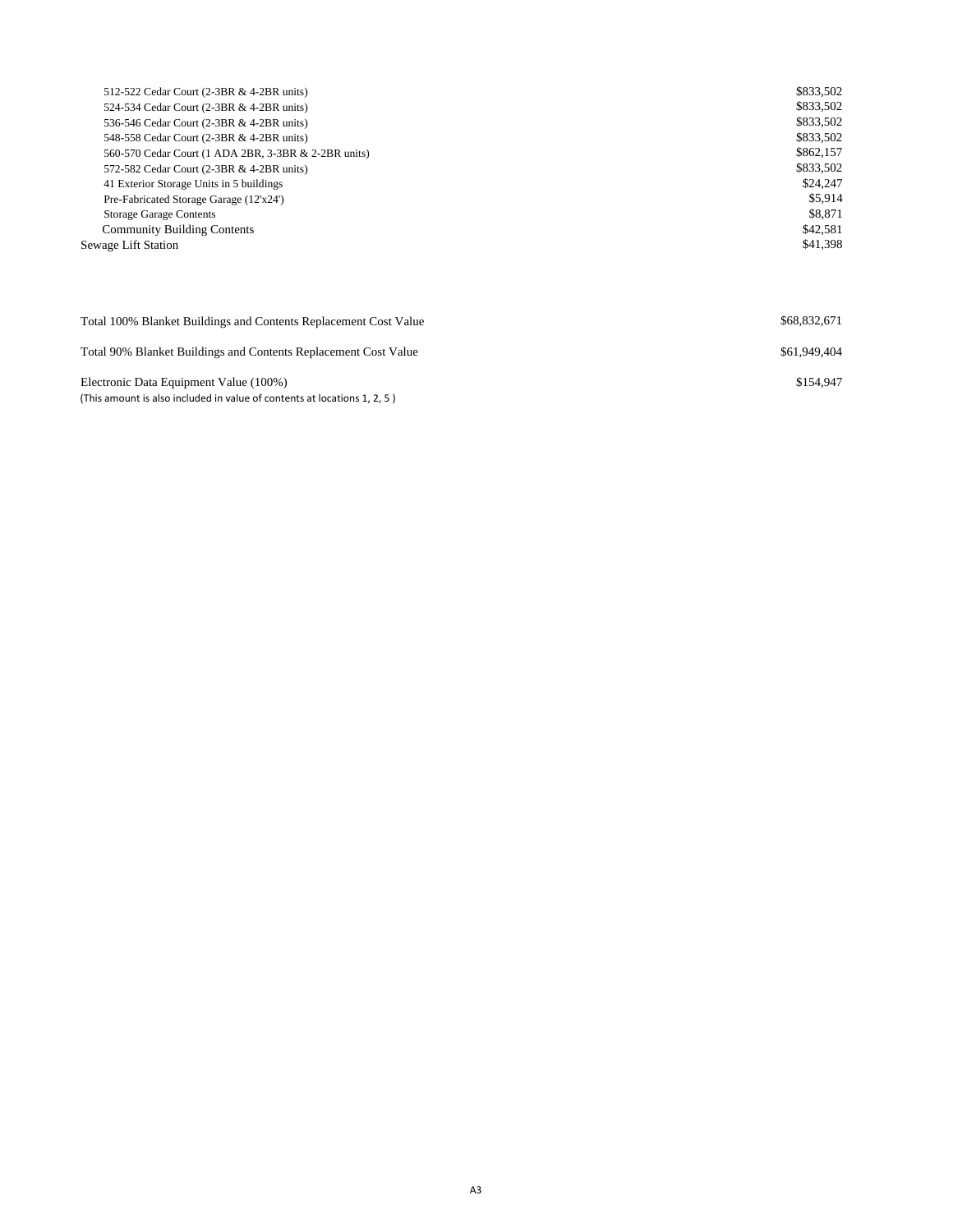# **LossHistory**

**The Harford Mutual Insurance Companies**

#### **Policy - All Years**

viewing **All Years Experience** of renewal chain based on **Policy 9204929** loss valuation as of **05/27/2022**

#### **Contact Information**

**Agency Insured** MURRAY INSURANCE ASSOCIATES INC (9194-BAS) dba MURRAY 39 N DUKE ST LANCASTER, PA 17602 Phone: 7173979600 Fax: 7177350071

Lebanon County Housing Authority, Lebanon County Redevelopment Authority 303 Chestnut Street Po Box 420 Lebanon, PA 17042

| <b>Commercial Package Policy Experience</b> |        |                         |            |               |               |          |          |          |
|---------------------------------------------|--------|-------------------------|------------|---------------|---------------|----------|----------|----------|
|                                             |        | claims                  |            | <b>losses</b> |               | expenses | reserves | incurred |
| 1 Year                                      |        | 0                       |            | 0.00          |               | 0.00     | 0.00     | 0.00     |
| 3 Years                                     |        |                         |            | 0.00          |               | 991.10   | 0.00     | 991.10   |
| <b>All Years</b>                            |        | 1                       |            | 0.00          |               | 991.10   | 0.00     | 991.10   |
| <b>Active Claims: None</b>                  |        |                         |            |               |               |          |          |          |
| 9204929                                     | term   | 06/30/2021 - 06/30/2022 |            |               |               |          |          |          |
| 9195237                                     | term   | 06/30/2020 - 06/30/2021 |            |               |               |          |          |          |
| 9190375                                     | term   | 06/30/2019 - 06/30/2020 |            |               |               |          |          |          |
|                                             | claim  | status                  | loss date  |               | <b>losses</b> | expenses | reserves | incurred |
|                                             | 252969 | <b>CLO</b>              | 05/31/2020 |               | 0.00          | 991.10   | 0.00     | 991.10   |
|                                             |        |                         |            |               | 0.00          | 991.10   | 0.00     | 991.10   |

| <b>Claim Details</b>      |                                                         |                                                                                                                                   |
|---------------------------|---------------------------------------------------------|-----------------------------------------------------------------------------------------------------------------------------------|
| Commercial Package Policy |                                                         |                                                                                                                                   |
| Claim<br>252969           | Loss Description:<br><b>Loss Location:</b><br>Claimant: | Vehicle struck building.<br>809 Coleman Circle Lebanon, PA 17046<br>Lebanon County Housing Lebanon County Redevelopment Authority |

This report is intended for informational purposes only, is subject to changes, and shall not be construed as an admission of liability. Reserve information is revealed only as a recognition of a potential exposure and does not necessarily represent the value of a claim or a decision that the claim should or will be paid.

Note: This report may not reflect recent claim payment transactions (up to 30 days) due to the bulk processing of mutiple payments to like payees.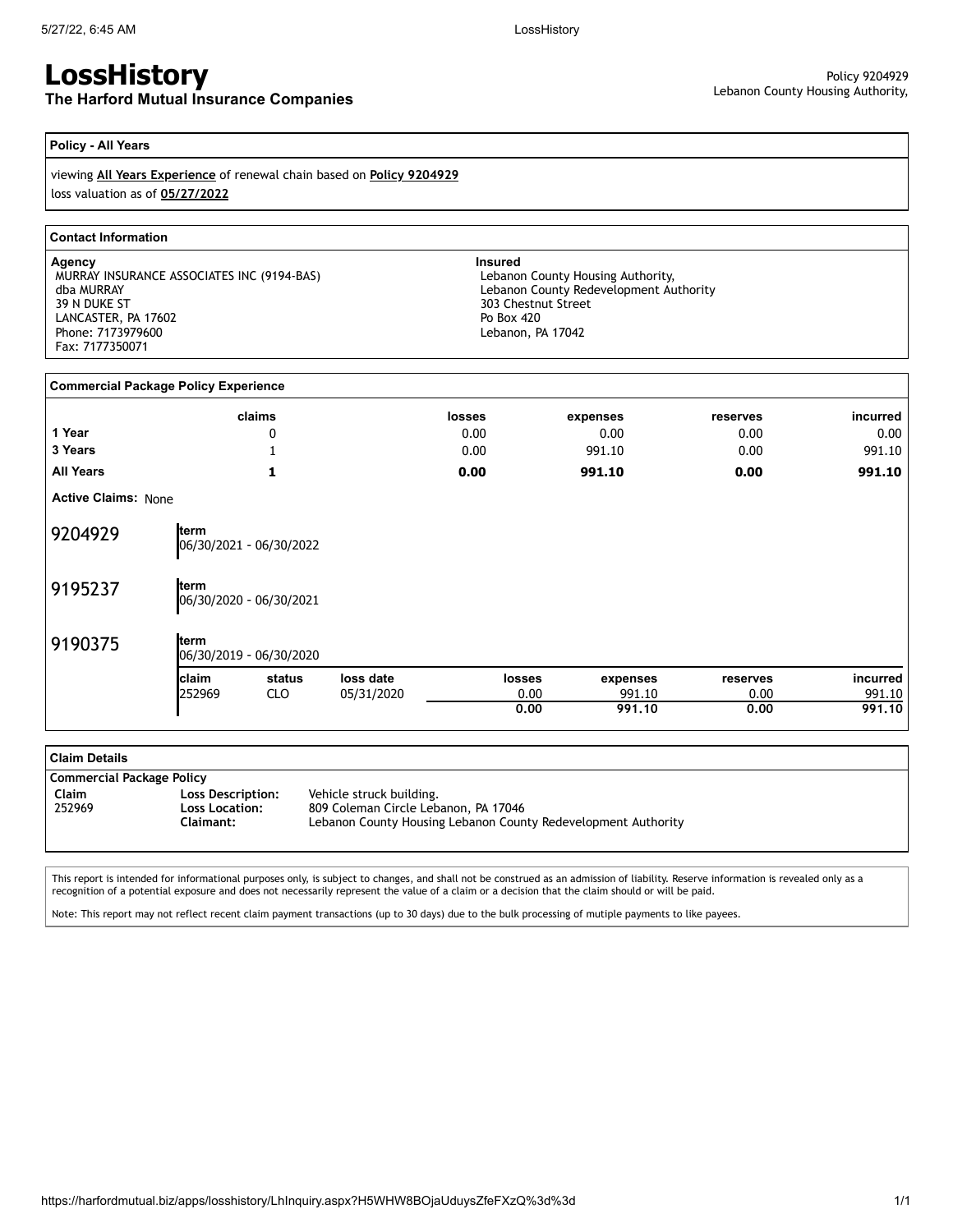# **Millers Mutual**

## **AGENCY CODE: 56**

**NAME: Hoaster Gebhard and Company - 0000056**

### **LOSS HISTORY REPORT: BOP7130355**

**LEBANON COUNTY HOUSING**

| Policy:   | <b>BOP 7130355</b>                | LOB: | <b>BOP</b> |
|-----------|-----------------------------------|------|------------|
| Insured:  | <b>LEBANON COUNTY HOUSING</b>     |      |            |
| Address1: | c/o BRICK PROPERTY SERVICES       |      |            |
| Address2: | <b>PO BOX 420</b>                 |      |            |
|           | City/State/Zip: LEBANON, PA 17042 |      |            |

#### Policy Periods:

| Policy #     | <b>Policy Period</b>           | Cancellation Effective Reinstated |  |
|--------------|--------------------------------|-----------------------------------|--|
| IBOP 7130355 | 06/30/2017 - 06/30/2018        |                                   |  |
| BOP 7130355  | <b>06/30/2018 - 06/30/2019</b> |                                   |  |

#### Claims:

| Policy Period Claim # | <b>Description</b> | Loss Date | Type | <b>Status</b>  | <b>Reserves</b> | Paid |
|-----------------------|--------------------|-----------|------|----------------|-----------------|------|
|                       |                    |           |      | <b>Totals:</b> |                 |      |